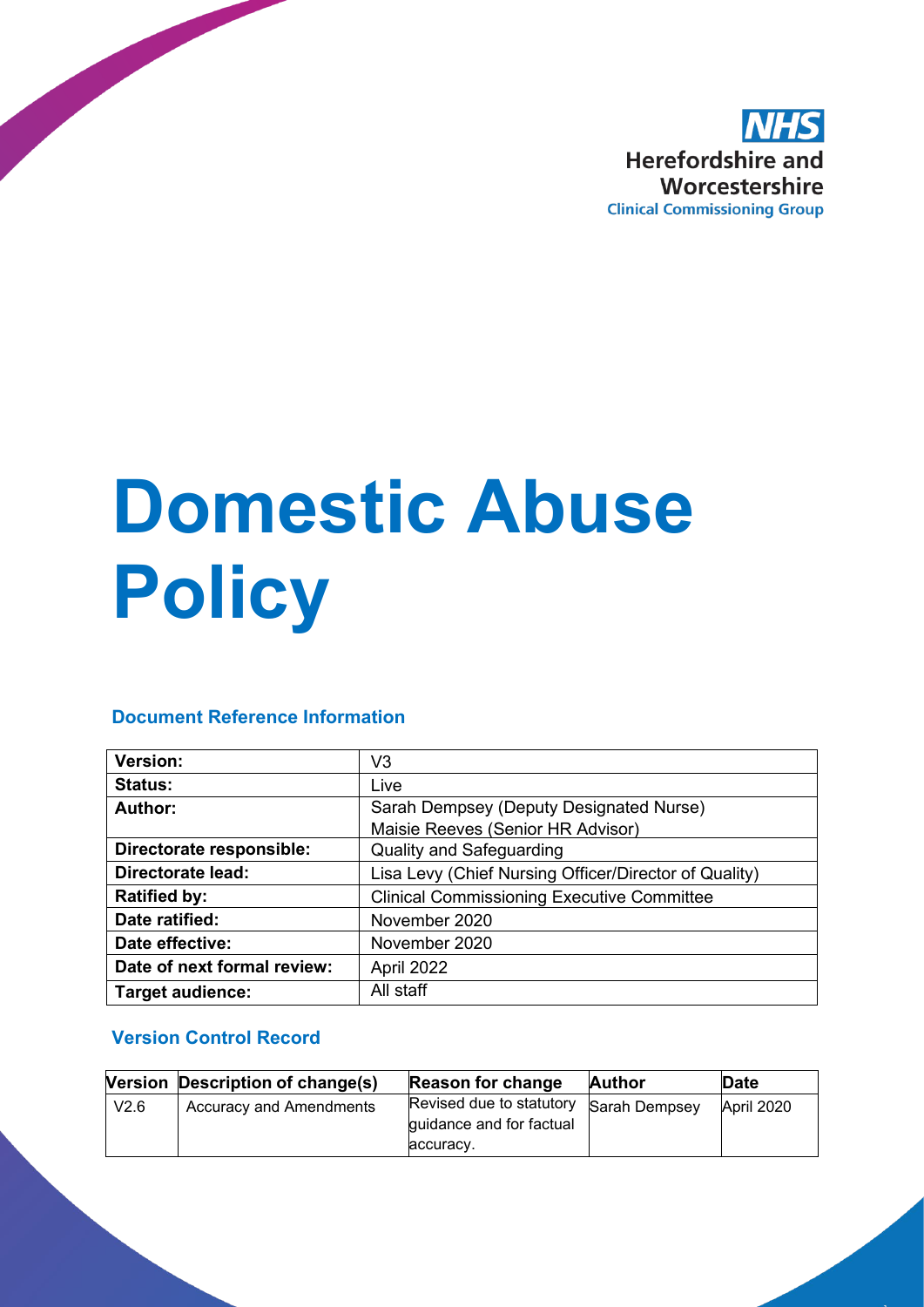# **Contents**

|     | <b>Title</b>                                                   | Page |
|-----|----------------------------------------------------------------|------|
| 1.  | Introduction                                                   | 3    |
| 2.  | <b>Policy Statement</b>                                        | 4    |
| 3.  | Purpose and Aim                                                | 4    |
| 4.  | Scope of the Policy                                            | 4    |
| 5.  | <b>Definitions</b>                                             | 5    |
| 6.  | Context                                                        | 6    |
| 7.  | <b>Priorities</b>                                              | 7    |
| 8.  | Roles and Responsibilities                                     | 8    |
| 9.  | Impact of Domestic Violence and Abuse on the Workplace         | 9    |
| 10. | Individual Support - How can the CCG help?                     | 10   |
| 11. | Manager Support - How can the CCG help?                        | 10   |
| 12. | Dealing with Perpetrators who are Employees                    | 15   |
| 13. | Adults (has needs for care and support) and Domestic Abuse     | 16   |
| 14. | <b>Children and Domestic Abuse</b>                             | 17   |
| 15. | <b>Intergenerational Abuse</b>                                 | 18   |
| 16. | <b>Indicators of Domestic Abuse</b>                            | 18   |
| 17. | <b>Reporting Concerns</b>                                      | 18   |
| 18. | Domestic Homicide Reviews (DHR's)                              | 19   |
| 19. | Equality Impact Assessment (EIQ)                               | 20   |
| 20. | <b>Provider Assurance</b>                                      | 20   |
| 21. | Training                                                       | 20   |
| 22. | Monitoring Compliance with the Document                        | 20   |
| 23. | <b>Arrangements for Review</b>                                 | 21   |
| 24. | <b>Dissemination</b>                                           | 21   |
| 25. | <b>Associated Documentation</b>                                | 21   |
| 26. | References                                                     | 21   |
| 27. | Appendix 1 - Contact numbers and addresses                     | 23   |
| 28. | Appendix 2 - Worcestershire Domestic Abuse Referral Pathway    | 24   |
| 29. | Appendix 3 - Herefordshire Domestic Abuse Referral Pathway     | 24   |
| 30. | Appendix 4 - Supporting someone experiencing Domestic Violence | 25   |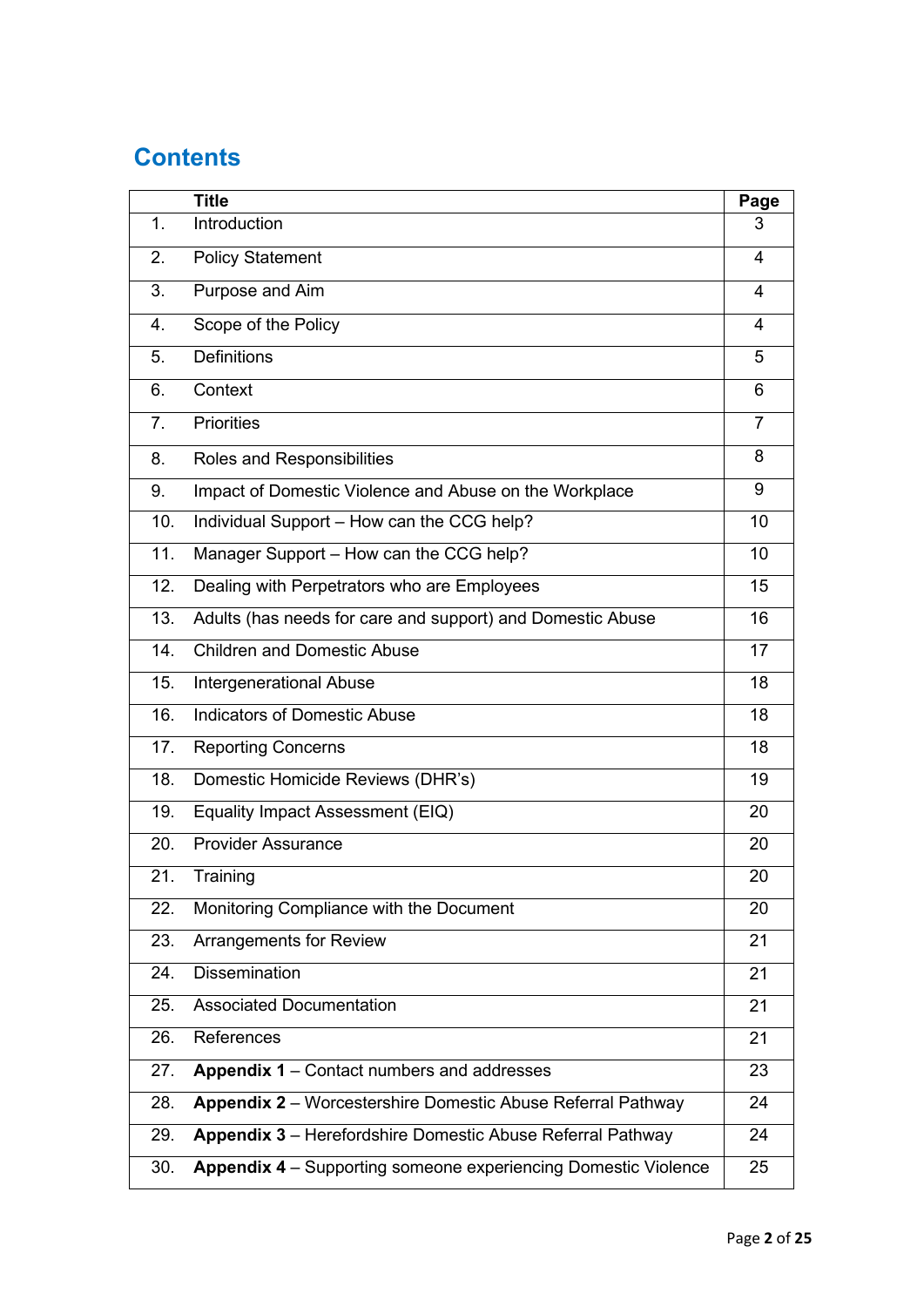# **1.0 INTRODUCTION**

The terms 'domestic violence' (DV) and 'domestic abuse' (DA) are often used interchangeably. In this policy 'domestic abuse (DA)' is used as it is felt to be a more inclusive way to describe a range of behaviours, which include violence, controlling and coercive behaviours as well as all other forms of abuse.

Many people think that domestic abuse is about intimate partners, but other family members are included. Family members are defined as mother, father, son, daughter, brother, sister and grandparents in-laws and stepfamilies.

The cross-government definition of domestic abuse is not a legal definition and includes so called 'honour' based violence, female genital mutilation (FGM) and forced marriage, and is clear that victims are not confined to one gender or ethnic group.

Domestic abuse is a crime. It does not respect race, social background, or other similar factors. It, affects one in four women and one in six men in their lifetimes, with women suffering higher rates of repeat victimization and serious injury; it accounts for 14% of violent crime, covering offences ranging from common assault to rape and murder; and it has a massive impact on victims, their children and the wider community.

Alongside the significant effect domestic abuse has on individuals, to families and to communities, consideration must also be given to the cost to public services. In March 2017, domestic abuse was estimated to have cost over £66 billion in England and Wales, with costs to health services in dealing with physical injuries or the effects on mental health estimated to be £2.3 billion (Oliver et al 2019)

Everyone has the right to live life free from abuse and violence in any form and the responsibility for such acts lies with the perpetrators. There are also serious and adverse impacts on children who live in an abusive household, and the long-term damage to their physical and mental health. Within this context, Herefordshire and Worcestershire Clinical Commissioning Group (CCG) recognises its responsibilities to safeguard and protect children and adults at risk of abuse (Children's Act 1989 and 2004 and the Care Act 2014).

This Policy sets out the approach that Herefordshire & Worcestershire Clinical Commissioning Group (the CCG) will apply to employees experiencing domestic violence or abuse. The CCG has a duty of care and a legal obligation to assess any risk and support the health and safety of its employees.

The CCG is committed to ensuring support is available to employees who are experiencing or surviving domestic violence or abuse and recognise that anyone can experience or be a survivor of domestic violence or abuse regardless of their gender identity or sexual orientation.

The CCG recognises the scope of domestic violence and abuse and that it has a responsibility for the wellbeing of staff; understanding that domestic violence and abuse can have a major impact on individuals, who may hide the circumstances of their situation from others including their children, colleagues and family members.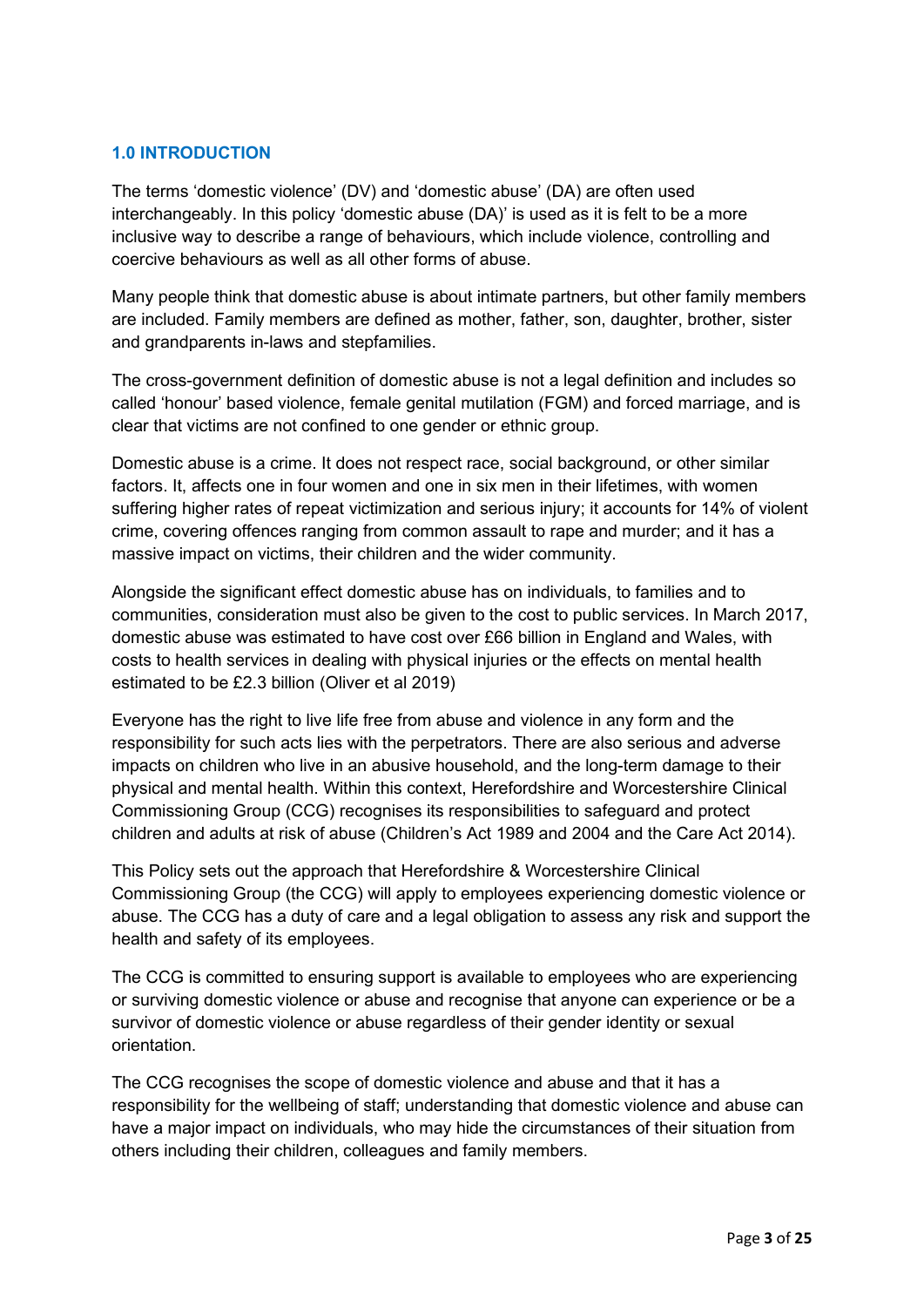# **2.0 POLICY STATEMENT**

The CCG is committed to responding sensitively and effectively to those employees needing help and support should they experience domestic violence or abuse, promoting the view that violence against people is unacceptable and will not be condoned.

This policy is underpinned by a commitment to the principles of safeguarding children, a duty of care to the CCG's employees, equality and diversity and the protection of vulnerable adults. All those experiencing or affected by domestic violence or abuse will be treated according to their needs.

It is recognised that domestic abuse can affect anyone regardless of age, disability, ethnicity, gender, sexual orientation, occupation, religion, or social status, including our NHS staff. NHS organisations should recognise the serious adverse effects that domestic abuse or violence can have both on the home and working lives of staff.

#### **3.0 PURPOSE AND AIM**

The purpose of this policy is to:

- Ensure all CCG staff understand how to identify and report domestic abuse,
- Ensure all staff have access to support and effective guidance or intervention if experiencing domestic abuse
- Ensures confidentiality wherever possible and sympathetic handling of situations at work arising from domestic abuse
- Support identification of any safeguarding issues for children and adults (with care and support needs).
- Ensure that processes are in place for action plans developed following a Domestic Homicide Review (DHR), safeguarding reviews or internal management reviews.
- Ensure that the lessons learned from DHR's, safeguarding reviews both child and adult and internal management reviews are shared across the CCG's, Primary Care colleagues and commissioned health providers.

This policy aims to;

- Positively assist and support employees who are experiencing and coping with domestic violence and abuse.
- Assist managers in supporting staff when incidents of domestic violence and abuse are reported to them.
- Remove fears of stigmatisation at work of members of staff experiencing domestic violence and abuse.
- Demonstrate the CCG's commitment to challenging the social issue of domestic violence and abuse.

#### **4.0 SCOPE OF THE POLICY**

This policy applies to all members of staff that are directly employed by the CCG and for whom the CCG has legal responsibility.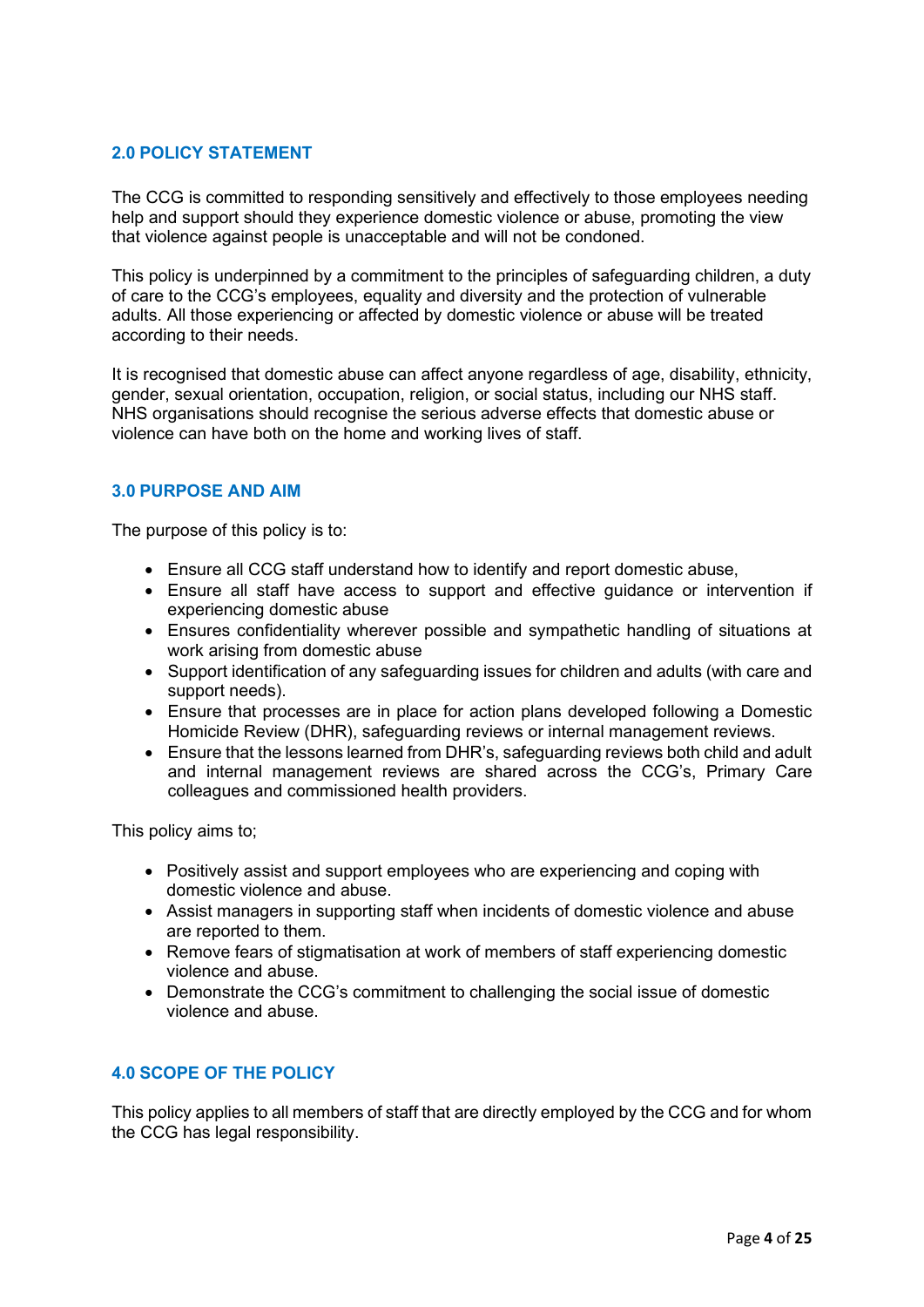For those staff covered by a letter of authority / honorary contract or work experience this policy is also applicable whilst undertaking duties on behalf of the CCG or working on CCG premises and forms part of their arrangements with the CCG.

As part of good employment practice, agency workers are also required to abide by the CCG policies and procedures, as appropriate, to ensure their health, safety and welfare whilst undertaking work for the CCG.

# **5.0 DEFINITIONS**

The Home Office, 2013 (updated 2018 to include 16- and 17-year old's), defines domestic abuse as:

'Any incident or pattern of incidents of controlling, coercive or threatening behaviour, violence or abuse between those aged 16 or over who are or have been intimate partners or family members regardless of gender or sexuality. This can encompass, but is not limited to, the following types of abuse':

- Psychological/emotional
- Physical
- Sexual
- Financial/economic
- Violent or threatening behavior
- Controlling and Coercive behavior

**Controlling behaviour:** a range of acts designed to make a person subordinate and/or dependent by isolating them from sources of support, exploiting their resources and capacities for personal gain, depriving them of the means needed for independence, resistance and escape by regulating their everyday behaviour.

**Coercive behaviour:** an act or a pattern of acts of assault, threats, humiliation and intimidation or other abuse that is used to harm, punish, or frighten their victim.

The Serious Crime Act (2015) created a new offence of controlling or coercive behaviour in intimate or familial relationships. The new offence closes a gap in the law around patterns of controlling or coercive behaviour Control in an on-going relationship between intimate partners or family members.

The Government definition, which is not a legal definition, includes so called 'honour' based violence, Female Genital Mutilation (FGM) and forced marriage, and is clear that victims are not confined to one gender or ethnic group.

Domestic violence and abuse involves the misuse of power and exercise of control by one adult over another adult; usually within the context of an intimate relationship or within a family. It is rarely a one-off incident. Evidence suggests it is a pattern of abuse and intimidation that becomes more severe over time.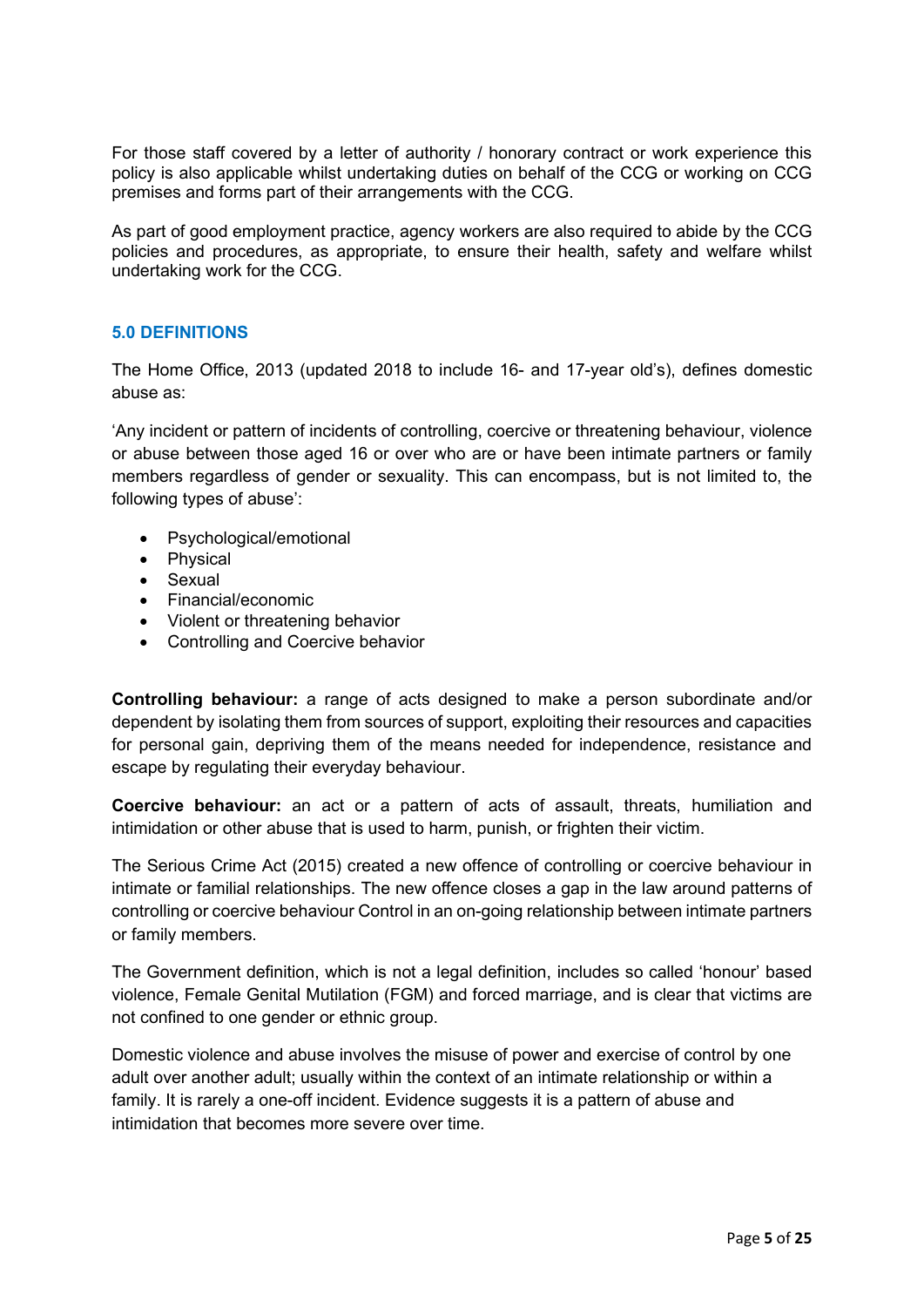Domestic violence and abuse occur in all groups and sections of society and may be experienced differently, due to, and compounded by, race, sexuality, gender re-assignment, disability, age, religion, culture, class, mental health, or caring responsibilities.

Some members of staff may be at greater risk of suffering domestic abuse or violence due to home working or household self-isolation. Disabled women are twice as likely to suffer domestic abuse than non-disabled women. Honour – based abuse and forced marriage is also a particular consequence during periods of home working and lockdown.

It should be noted that domestic abuse or violence happens to both men and women. Research shows women are more likely to suffer more serious injury and ongoing assaults than men. However, it should be acknowledged that men can experience domestic abuse from their female partner and that domestic abuse also occurs in same-sex relationships.

Examples of domestic violence/abuse:

- Physical assault or threats of physical assault (such as slapping, pushing, kicking, punching, stabbing or destruction of personal property).
- Sexual assault or threats of sexual assault.
- Emotional or psychological abuse (such as intimidation, verbal abuse, humiliation, not allowing friends or relatives to visit).
- Denial of rights or restriction of personal freedom (such as with-holding money or medical help.)
- Financial abuse.
- The imposition of social isolation or movement deprivation.
- Forced marriage.

In this policy where the term 'adult' or 'young person' is used this includes people who are 16 and 17 years old, as well as people aged 18 and over, in line with the above definition. (See also [SafeLives\)](http://www.safelives.org.uk/)

Herefordshire and Worcestershire's response to Forced marriage, FGM and honour-based violence is coordinated under the Herefordshire and Worcestershire Domestic Abuse Strategy 2017-2020 by the Community Safety Partnership (CSP).

#### **6.0 CONTEXT**

Incidents of Domestic Violence/Abuse: Nationally Context.

- Each year around 2 m people suffer some form of domestic abuse 7.9% of women and 4.2% of men. Women aged 20-24 years were significantly more likely to be victims of any domestic abuse than women in any other age group. (ONS, 2018)
- Each year more than 100,000 people in the UK are at high and imminent risk of being murdered or seriously injured as a result of domestic abuse (Safe Lives, 2015a)
- Women are much more likely than men to be the victims of high risk or severe domestic abuse: 95% of those going to MARAC or accessing an IIDVA service are women (Safe Lives, 2015b)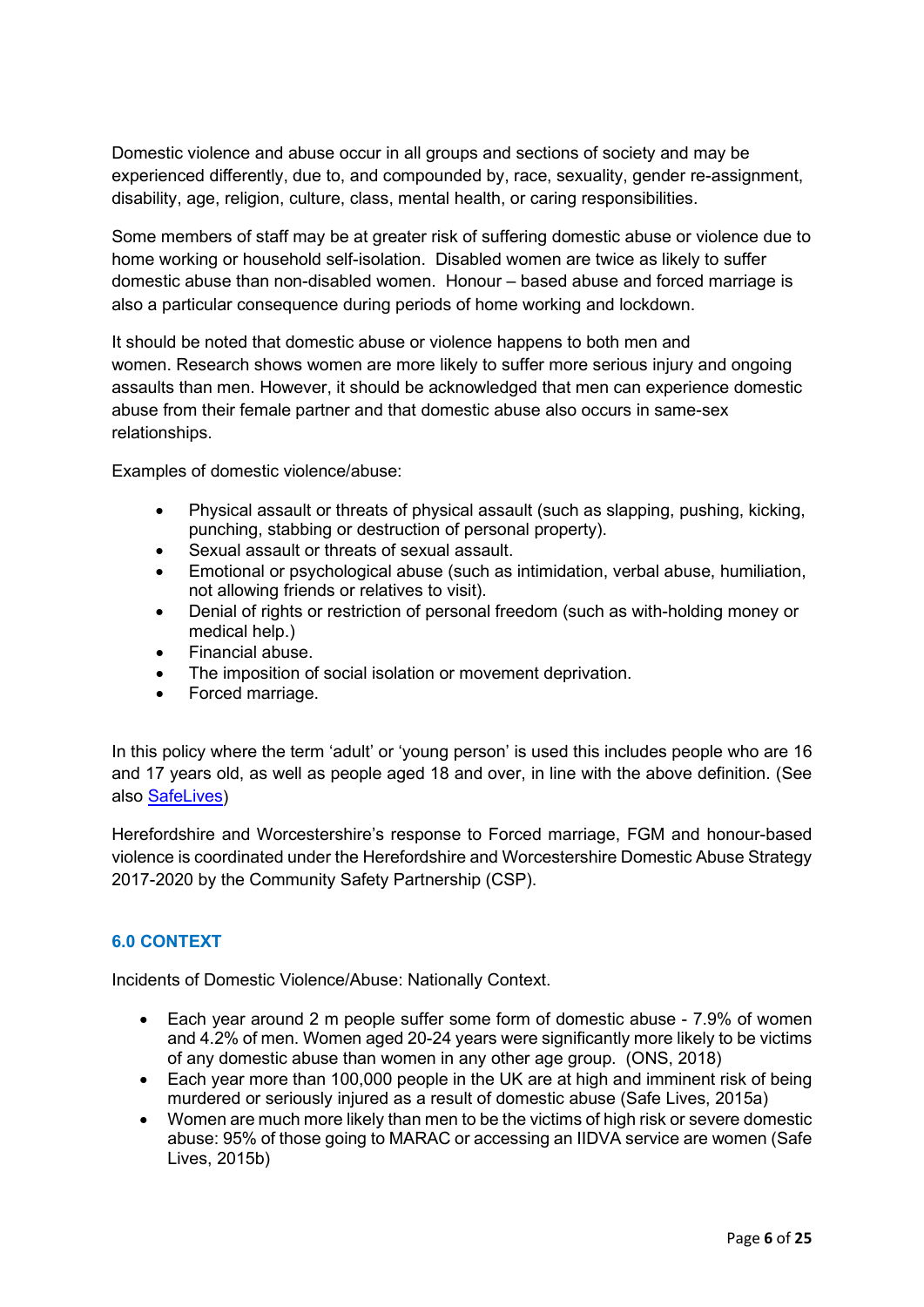- In 2017-2018, the police recorded a total of 1,198, 094 domestic abuse-related incidents in England and Wales. Of these 598,545 (50%) were not subsequently recorded as a crime (ONS, 2018)
- On average, 2 women are killed, per week, by a current or former partner in England and Wales (ONS, 2018)
- 130,000 children live in homes where there is high-risk domestic abuse and 62% of children living with domestic abuse are directly harmed by the perpetrator of the abuse, in addition to the harm caused by witnessing the abuse of others (CAADA, 2014)
- On average high-risk victims live with domestic abuse for 2.6 years before getting help (Safe Lives, 2015b)
- 85% of victims sought help five times on average from professionals in the year before they got effective help to stop the abuse (Safe Lives, 2015)
- By the time they reach 18, almost a quarter of children will have been exposed to domestic violence (NSPCC, 2016)

# **7.0 PRIORITIES**

There are four priorities under the shared vision of Herefordshire and Worcestershire's Community Safety Partnership (CSP) (2019-2022)

- **Prevention** The aim is that individuals and communities understand domestic abuse and the harm it causes and have the skills to build, and a culture that supports healthy relationships.
- **Provision of services** The aim is that when domestic abuse is disclosed, identified, or reported, those affected by domestic abuse can access timely and effective information, advice, and support.
- **Partnership**  The aim is to work together across organisations in an efficient and effective way to prevent, and protect those experiencing, domestic abuse, ensuring that organisational barriers do not have impact on those affected by domestic abuse.
- **Pursuing perpetrators and Criminal Justice** The aim is that the tools available are used effectively and consistently and those experiencing domestic abuse see the police and criminal and civil legal systems as working to protect them and their children.

NHS organisations will inevitably employ individuals who are affected by domestic violence and abuse or may even be perpetrators. The organisation will need to ensure they make all reasonable efforts to provide staff with the support needed.

The NICE guidance 'Domestic violence and abuse: how health services, social care and the organisations they work with can respond effectively' was updated in July 2018.The guidance aims to help identify, prevent, and reduce domestic violence.

The CCGs recognise their responsibilities and are committed to preventing domestic abuse wherever possible and ensuring that victims of domestic abuse and violence receive a high standard of care irrespective of age, race, culture, sexuality, religion or ability and equality underpins all our service provision and commissioning.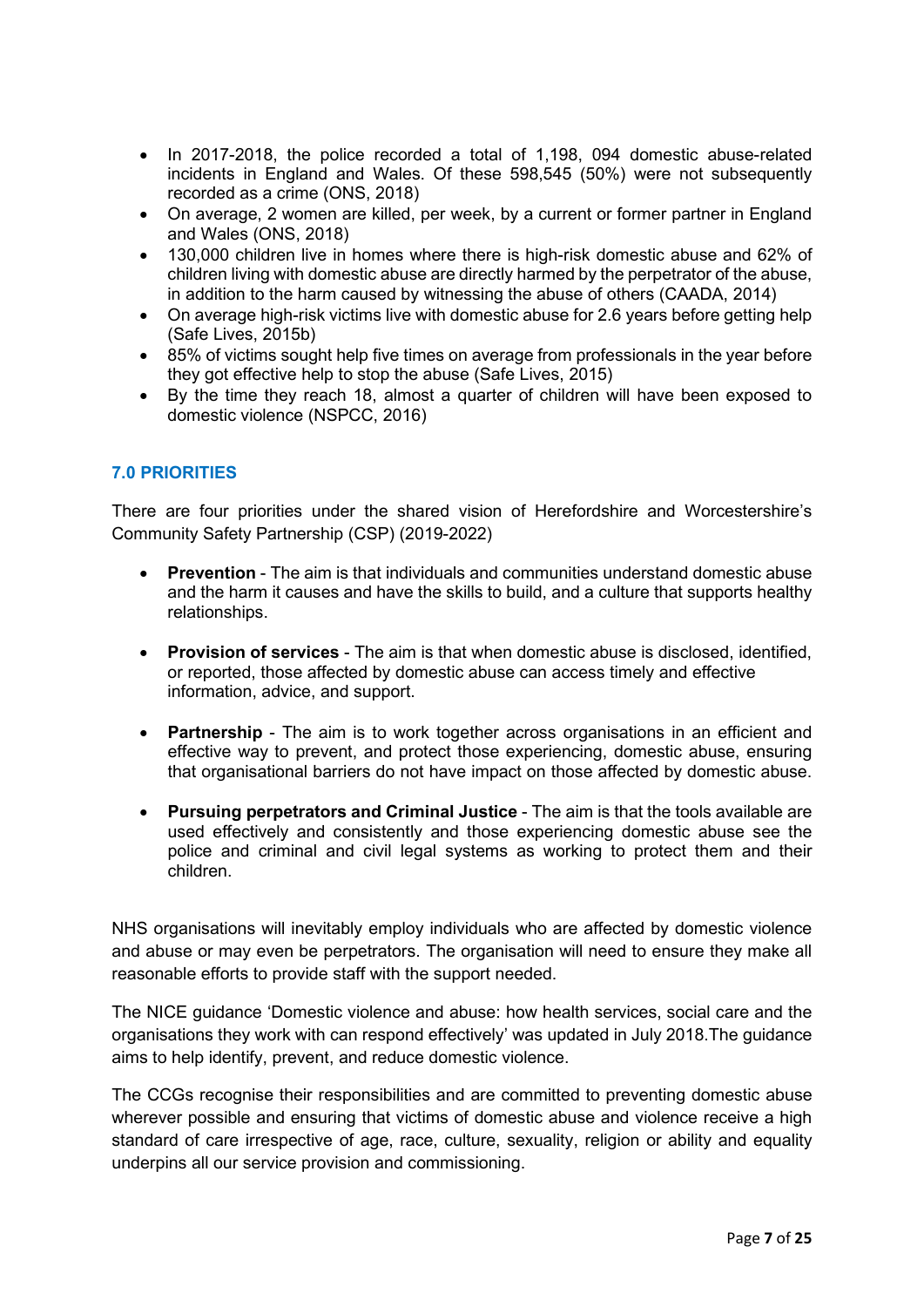This policy aims to provide a framework for the CCG's as commissioners of health care and as an employer to deliver a consistent and effective response in tackling domestic abuse; and supporting those experiencing it.

# **8.0 ROLES AND RESPONSIBILITIES**

The Chief Executive has responsibility for ensuring the provision of high quality, safe and effective services being delivered by the CCG. The Chief Executive has overall responsibility and is accountable for ensuring the CCG effectively contributes to the multi-agency partner response to support people living with domestic abuse.

The Head of Safeguarding/Designated Nurse and the CCG Safeguarding Team provide specialist support and advice to staff in relation to aspects of safeguarding children and adults who are experiencing domestic abuse.

The Head of Safeguarding/Designated Nurse will monitor and provide health oversight of action plans from Domestic Homicide Reviews as appropriate and seek assurance that member practices and commissioned providers implement any recommendations.

The Head of Safeguarding/Designated Nurse will ensure lessons learned from Domestic Homicide reviews are shared across the CCGs and member practices and inform safeguarding training.

All managers should:

- Ensure that this policy is known to all staff and that staff are aware of their responsibilities
- Seek adequate and appropriate training for staff within their teams in relation to domestic abuse commensurate to their roles and responsibilities.
- Support staff within their team who are experiencing Domestic Abuse
- Ensure this policy is applied fairly to all with sensitivity towards age, disability, gender, gender reassignment, marriage and civil partnership, pregnancy and maternity, race, religion or belief and sexual orientation.
- Maintain the confidentiality of any information relayed to them concerning cases of domestic violence and abuse. The CCG will only involve other agencies; or divulge information with the consent of the person concerned, unless required to do so by law. For example, where there is disclosure of violence and abuse towards a child or vulnerable adult.

All staff should:

- Be aware of the policy and know how and where to report any concerns in relation to domestic abuse.
- Have access to occupational health support and/or counselling if experiencing domestic violence/abuse.

The Human Resources Team are responsible for;

• Supporting managers and employees with queries relating to supporting employees who are experiencing domestic violence.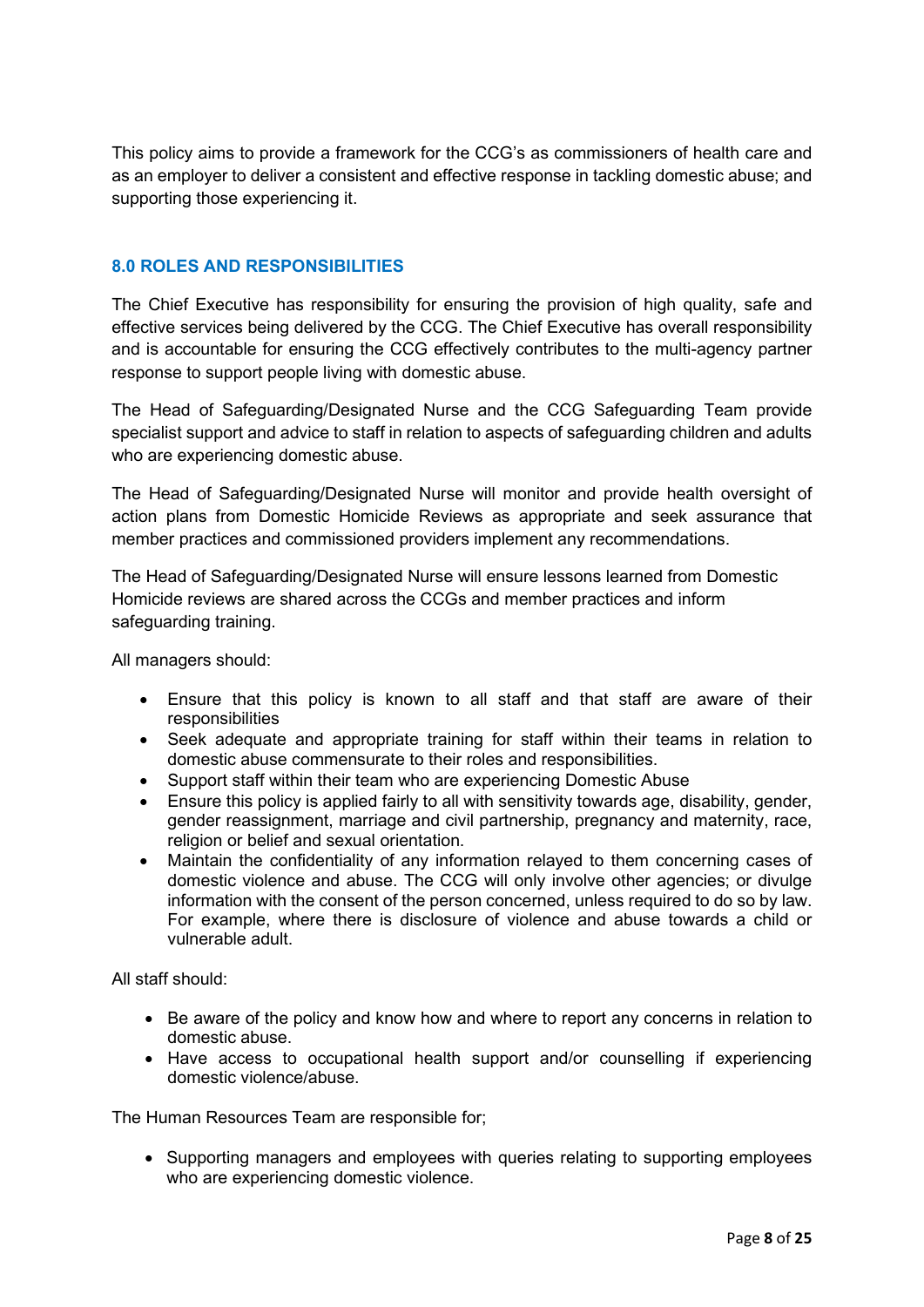- Ensuring all cases of domestic violence and abuse are treated sensitively and in confidence as far as practicable.
- Sourcing of relevant awareness training in relation to domestic violence and abuse.
- Facilitating access to the relevant support systems available such as occupational health, counselling, and the Employee Assistance Programme.
- Ensuring the policy and procedure is reviewed and updated as required.

Staff Experiencing Domestic Abuse:

- With the prevalence of domestic abuse in our society, there is a potential that some members of CCG staff will suffer abuse at the hands of someone close to them. The CCG is committed to creating a working environment that supports staff experiencing domestic abuse.
- CCG employees have the right to work in a supportive and confidential environment that does not discriminate against or stigmatise people who are experiencing domestic abuse.
- Staff are not obliged to tell anyone at work about their domestic situation, however there are many support mechanisms available such as line manager, HR representative and Occupational Health
- It is therefore recommended that staff talk to someone at work if they feel their personal situation is affecting work – specific details are not necessary but a joint approach to problem solving to resolve and work issues is essential.

# **9.0 IMPACT OF DOMESTIC VIOLENCE AND ABUSE ON THE WORKPLACE**

Employees experiencing domestic violence and abuse may receive harassing or repeated phone calls, texts or e-mails, unwelcome notes left on their cars or unplanned and unannounced visits at work. Colleagues may be followed to or from work, or subject to questioning about the employee's contact details or location. Sadly, there are instances where tragically staff have been stalked, physically assaulted, or murdered when travelling to or from work.

Perpetrators may be using workplace resources such as time, phones, e-mail, or other means to threaten, harass or abuse their current or former partner.

Domestic violence and abuse can greatly impact on an employee's working life. Many of the abused suffer physical injuries, sleep deprivation, low morale, low self-esteem, and heightened anxiety levels, all of which contribute to lateness, absenteeism, and poor performance. These symptoms can also be indicators that colleagues are experiencing domestic abuse.

Employees experiencing domestic violence and abuse are especially vulnerable while they are at work because if they attempt to leave an abusive partner the workplace can become the only place where they can be located and harmed. If an employee becomes concerned that an abusive partner or previous partner could potentially attempt to contact them or approach them at the workplace, it is advised that they make a member of the Human Resources Team and the Head of Quality and Safeguarding – Designated Nurse for Safeguarding Adults and Children aware to allow for a safety plan to protect the employee as much as possible to be put in place. An individual Safety Plan will be developed with the employee which will incorporate such matters as anonymisation, protection from unsolicited calls and overall safety whilst at work.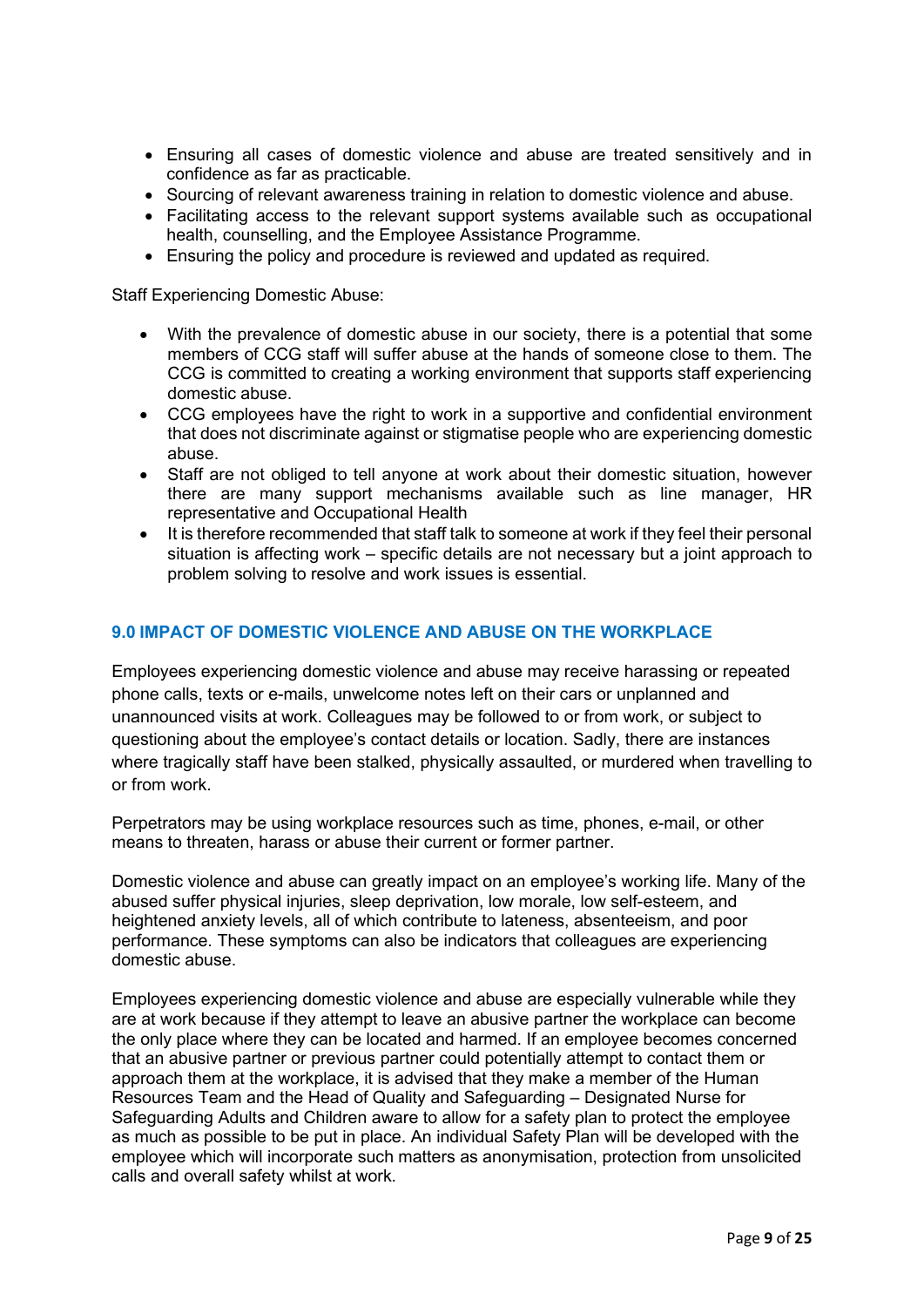# **10.0 INDIVIDUAL SUPPORT – HOW CAN THE CCG HELP?**

All employees have the right to work in a supportive and confidential environment that does not discriminate against or stigmatise them if they are experiencing domestic violence and abuse.

#### Supporting staff - How we can help

As an employee you do not have to tell anyone at work about your domestic situation but there are a whole range of people within the CCG that you may find it helpful to talk to, including; your line manager, Human Resources Team, Occupational Health or our Employee Assistance Programme, Care First (details of which can be found in Section 11.

Any member of staff will respond sympathetically, confidentially, and effectively to a member of staff who discloses they are experiencing domestic violence and abuse.

Where domestic violence/abuse has been reported line managers will treat unplanned absences and temporary poor timekeeping sympathetically.

Any confidante will respect the right of staff to make their own decision on the course of action at every stage. See section 11 below regarding our commitment to confidentiality.

Other existing provisions will be signposted to staff as a means of help.

#### **The CCGs' internet and intranet pages both identify and contain links to specialist domestic abuse services in the Herefordshire and Worcestershire area.**

- Herefordshire and Worcestershire 24-hour free phone helpline 0800 980 3331
- Herefordshire and Worcestershire rape and sexual abuse support center 01905 724514 [www.WRSASC.org.uk](http://www.wrsasc.org.uk/)
- Wellbeing Information and Signposting Herefordshire (WISH) 01432 344777
- NSPCC ChildLine 0800 11 11
- Men's advice line 0808 801 0327 [www.mensadviceline.org.uk](http://www.mensadviceline.org.uk/)
- Mankind 01823334244 [www.mankind.org.uk/](http://www.mankind.org.uk/)
- GALOP- Support for LGBT experiencing domestic abuse- 0300 999 5428 <http://www.galop.org.uk/domesticabuse/>
- Freephone national domestic abuse helpline run by Refuge 0808 2000 247 <https://www.nationaldahelpline.org.uk/>
- Karma Nirvana 0800 5999247 (forced marriage and honour crimes) [https://karmanirvana.org.uk](https://karmanirvana.org.uk/)
- Forced Marriage Unit 020 7008 0151<https://www.gov.uk/stop-forced-marriage>
- IN AN EMERGENCY DIAL 999
- If you are worried that someone may see you visiting a helpline, the Women's Aid Website tells you how to cover your tracks online <https://www.womensaid.org.uk/cover-your-tracks-online/>

# **11.0 MANAGER SUPPORT – HOW CAN THE CCG HELP?**

#### **Possible Indicators of Domestic Violence/Abuse**

Supporting staff with this issue is sensitive and complex in the workplace. It is even harder for managers when staff are isolating and working from home.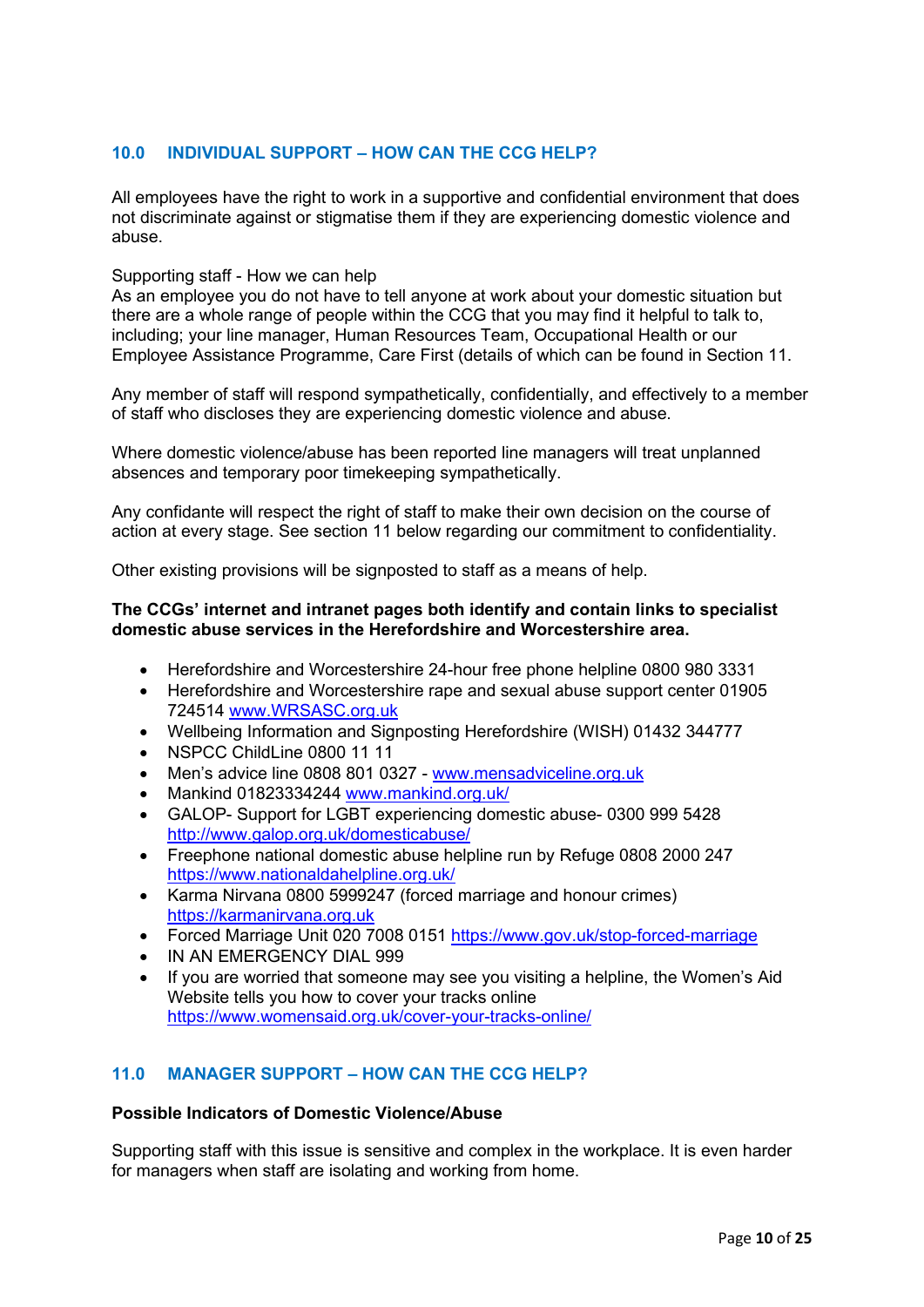It is important that line managers are regularly checking in with their staff and pick up on any cues such as:

- a change in behaviour
- not dialling into meetings (telephone or virtual) when expected to do so
- not using the visual aids when in the meeting
- seeming withdrawn
- acting irritably.

Any employee or manager that is concerned about a colleague suffering physical (sexual), financial, or psychological abuse, is encouraged to approach the employees' line manager or the managers' manager.

Managers may be the first to become aware that an employee is experiencing domestic violence and abuse perhaps as a result of monitoring and investigating sickness, attendance, and work performance. Some additional indicators to consider are:

- Uncharacteristically late or high absenteeism rate without explanation.
- Not dialling into meetings when expected to do so.
- Not using the visual aids when in a meeting.
- Inappropriate or excessive clothing.
- Repeated injuries or unexplained bruising or explanations that do not fit with the injuries.
- Changes in the quality of work performance for no apparent reason.
- Receiving repeated upsetting calls/texts/e-mails or being the victim of vandalism/threats.
- Member of staff becoming withdrawn or showing changes in personality.
- Acting irritably.
- Lack of money.
- Obsession with time or avoiding lunch breaks or socialising outside of work.
- Needing time off for appointments.

#### **The effects of domestic violence and abuse will vary, and the examples given are only potential indicators and should not be used alone to identify whether or not someone is a victim of domestic violence or abuse.**

If you are concerned about a colleague suffering either physical (sexual), financial, or psychological abuse, we encourage you to approach either your or their line manager.

#### **Strategies for Dealing with Disclosed Information and Details**

Managers who become concerned that a member of staff may be experiencing domestic violence or abuse should:

- Make use of this policy and access HR advice
- Be supportive, available, and approachable.
- Take time to listen, take the employee seriously, use empathy and ensure a nonjudgmental approach.
- Ask any direct questions with care and sensitivity, reinforcing that as far as possible confidentiality will be respected.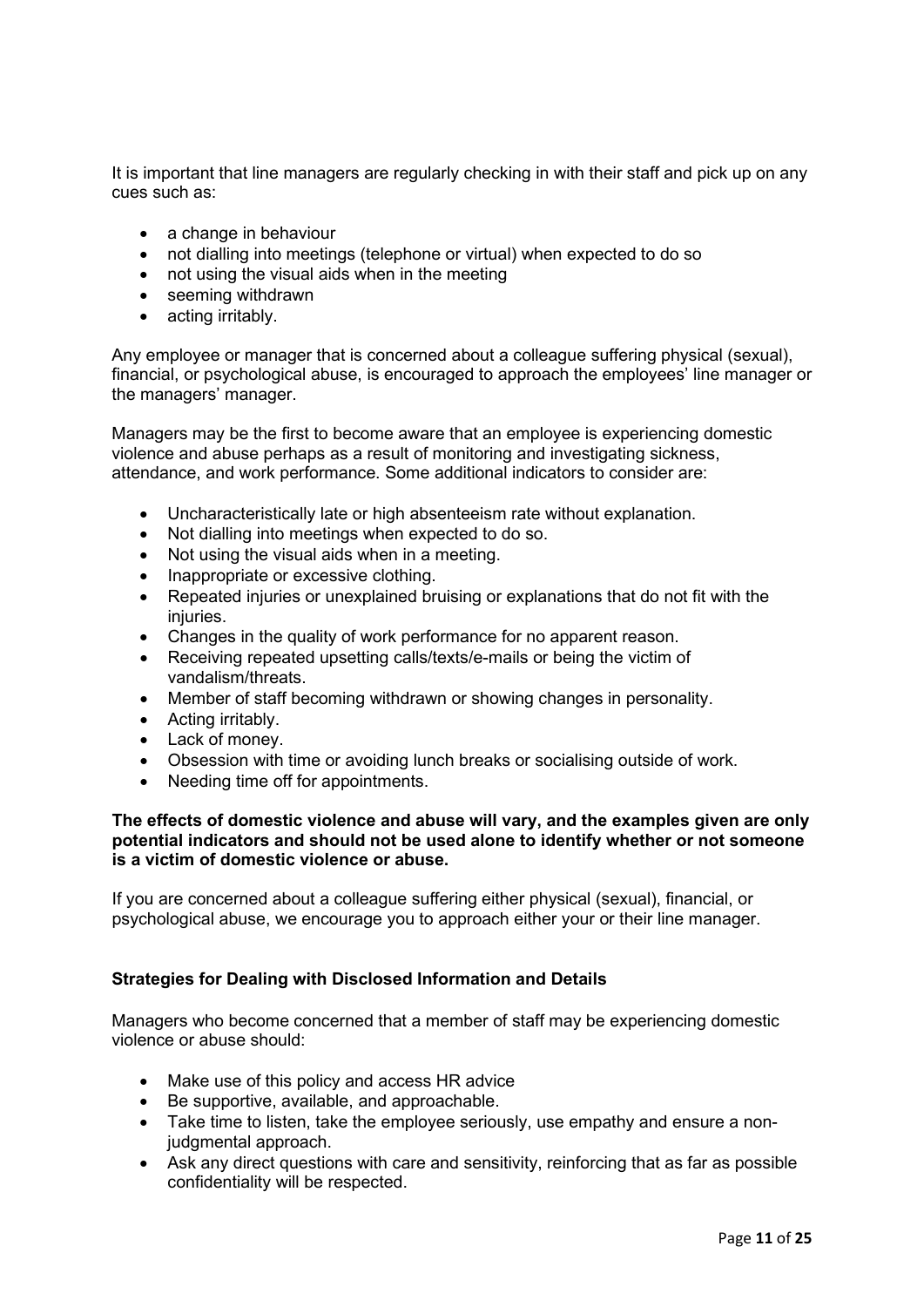- Hold discussions in a private place.
- Encourage the employee to seek the advice of other relevant agencies.
- Make available a list of resources for victims of domestic violence and abuse.
- Agree a communication plan with the individual when time off is needed.
- Understand that they are not counsellors and are not expected to carry out this function. Counselling is to be left to trained professionals to apply.

More detailed guidance for managers is shown at Appendix 4.

#### **Maintaining Confidentiality**

Any information provided by an employee will be treated in the strictest confidence.

The CCG will only involve other agencies; or divulge information with the consent of the person concerned, unless required to do so by law. For example, where there is disclosure of violence and abuse towards a child or vulnerable adult.

Managers have a duty to maintain a secure environment for all employees and this may be made easier if colleagues are aware of potential risks. In situations where others may be put at risk, and at the express wish of the member of staff in question, managers can agree with the individual what information can be disclosed. In these circumstances, colleagues provided with this information must be reminded that the information is confidential and that there are risks to the member of staff if it is disclosed.

Staff should be reminded of the importance of not divulging an individual's personal details; such as addresses, telephone numbers and shift patterns; to other employees or unknown people requesting the information.

Anyone that breaches these standards of confidentiality may be subject to further action in accordance with the relevant HR policy.

#### **Providing Support to Staff**

Managers should treat sympathetically distracted behaviour, poor time-keeping and unplanned absences where there is the suggestion that it may be the result of domestic violence and abuse.

Line managers may offer employees experiencing domestic violence/abuse a broad range of support. This may include but is not limited to:

- Leave for relevant appointments, including with support agencies, solicitors, to rearrange housing or childcare, and for court appointments.
- Temporary or permanent changes to working times and patterns.
- Changes to specific duties, for example to avoid potential contact with an abuser in a customer facing role or if they are a fellow employee.
- Redeployment or relocation if requested and deemed appropriate and reasonable.
- Using other existing policies including flexible working options.
- Access to occupational health interventions, e.g. counselling.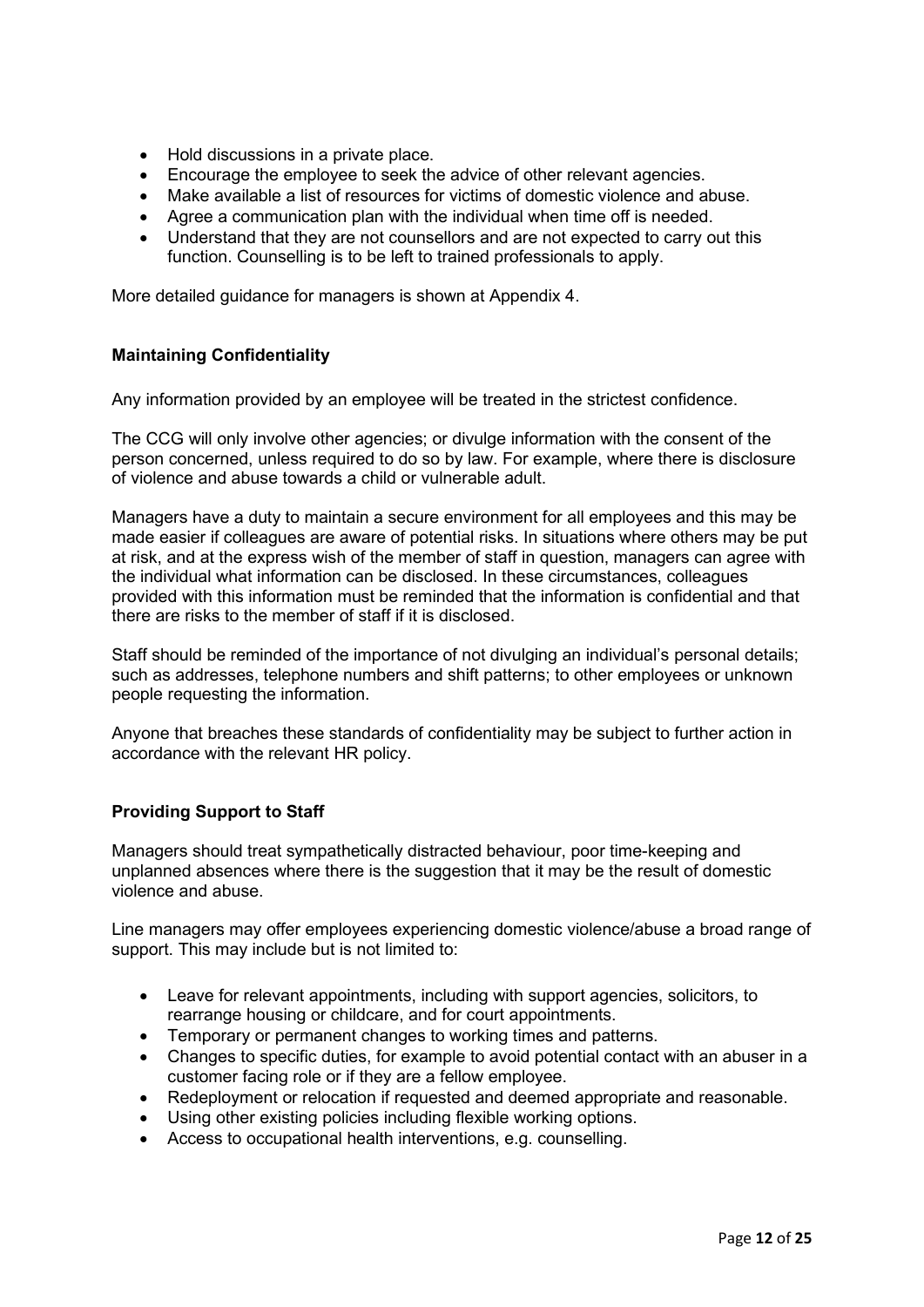# **Keeping Employees Safe at work**

The CCG undertakes to ensure the safety of all its employees. The CCG will actively provide support to employees to try and minimise the risk to their safety while at work, if they make it known to us that they are experiencing or surviving domestic violence and abuse.

Managers will take *reasonable* measures to ensure both the member of staff *and others*  immediate safety and security at work, considerations could include:

- Improving security, changing keypad numbers, or reminding staff of any restricted access arrangements which may apply.
- Changing duty arrangements such as reception or answering the phone.
- Changing the layout of the room so that the individual cannot be seen through reception/entrances or through a window.
- Changing specific duties, for example to avoid potential contact with an abuser in a customer facing role or if they are a fellow employee.
- Agreeing with the person experiencing domestic violence/abuse what to tell colleagues and how they should respond to contact from the abuser. Providing colleagues with a photograph and other relevant details e.g. car make and registration.
- Making sure that the systems for recording staff whereabouts are adequate and if work requires going out of the office or working alone consider how to minimise risks.
- Considering special arrangements for when a member of staff has to leave work at the end of the day.
- Ensuring any incidents are recorded using incident report forms. These reports may be used in court or civil proceedings. Details of all witnesses should be recorded.
- Seeking redeployment for a member of staff if they request a change of work site or considering a change of working hours or other temporary measures as an option.
- Avoiding requests to work overtime without reasonable notice.
- Establishing how to contact the member of staff outside of work; contacting them at home may not be appropriate.

Where appropriate managers should signpost to available support including: -

- If someone is in immediate danger, they should always call 999 in an emergency. If they are unable to speak while on the phone, they should use the 'silent solution' system by pressing 55 where the operator will transfer the call to the relevant police force.
- For information, help and support, call the free 24-hour National Domestic Abuse Helpline run by Refuge 0808 2000 247 or visit [www.nationalhelpline.org.uk](http://www.nationalhelpline.org.uk/) if it is not safe to phone.
- COVID-19 Safety Advice for Survivors from [Women's](https://www.womensaid.org.uk/covid-19-coronavirus-safety-advice-for-survivors/) Aid, including their [survivor's](https://www.womensaid.org.uk/the-survivors-handbook/) forum, live [chat](https://chat.womensaid.org.uk/) and email services.
- Rape [Crisis](https://rapecrisis.org.uk/get-help/coronavirus/) resources for survivors of sexual violence.
- Men's [advice](https://mensadviceline.org.uk/) line on 0808 801 0327 for those males suffering domestic abuse or violence.
- National LGBT+ Domestic Abuse Helpline on 0800 999 5428.
- Save [Lives](http://www.safelives.org.uk/knowledge-hub/spotlights/spotlight-2-disabled-people-and-domestic-abuse) for supporting disabled people at risk of domestic abuse.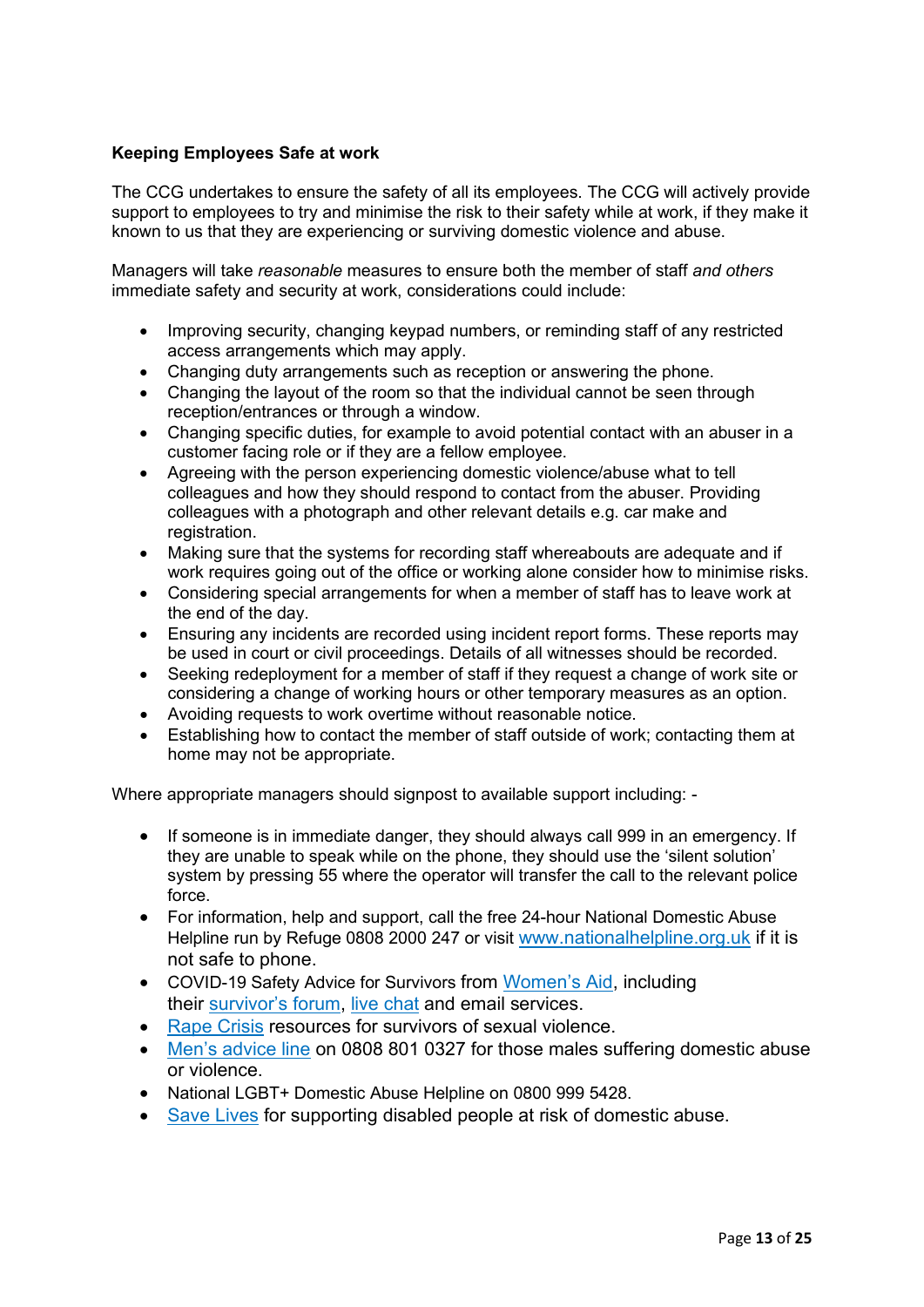- Karma [Nirvana](https://karmanirvana.org.uk/covid-19-were-all-in-this-together/) for supporting victims of honour-based abuse and forced marriage. The Honour Abuse Research Matrix (HARM) at University of Lancashire has developed guidance for employers on [supporting](http://clok.uclan.ac.uk/32886/1/COVID-19%20Response-HARM.pdf) staff at risk of honour abuse or other forms of domestic violence during COVID-19.
- Crown [Prosecution](https://www.cps.gov.uk/domestic-abuse) Service for crime information and guidance on domestic abuse.
- Respect helpline on 0808 802 0321 for anyone worried about their own behaviour.
- [Bright](http://people.nhs.uk/help/support-apps/bright-sky/) Sky free mobile app providing support and information for anyone who may be in an abusive relationship or those concerned about someone they know.
- Care First, the CCG's Employee Assistance Programme who can be contacted 24/7 via telephone or online at 0800 174 319 or via [www.carefirst-lifestyle.co.uk](http://www.carefirst-lifestyle.co.uk/) using the username: worcestershire and the password: employee.
- For further support, please see the additional sources of support for staff on NHS employers website [https://www.nhsemployers.org/retention-and-staff](https://www.nhsemployers.org/retention-and-staff-experience/health-and-wellbeing/taking-a-targeted-approach/taking-a-targeted-approach/domestic-violence)[experience/health-and-wellbeing/taking-a-targeted-approach/taking-a-targeted](https://www.nhsemployers.org/retention-and-staff-experience/health-and-wellbeing/taking-a-targeted-approach/taking-a-targeted-approach/domestic-violence)[approach/domestic-violence](https://www.nhsemployers.org/retention-and-staff-experience/health-and-wellbeing/taking-a-targeted-approach/taking-a-targeted-approach/domestic-violence)

Managers will offer support for those who are at risk or worried about domestic violence or signpost to refuge support services providing temporary accommodation for those fleeing abuse.

Assessments of safety, risk and management control measures should include all foreseeable risks. A risk of domestic violence and abuse in the workplace is reasonably foreseeable once an employee has raised such an issue with the line manager.

Where the perpetrator and the victim both work for the CCG reasonable steps will be taken to manage the working arrangements In all cases reasonable steps should be taken to ensure the victim and his or her colleagues are not at risk from the perpetrator entering the workplace.

#### **Absence**

If an employee needs to be absent from work due to domestic violence and abuse issues, the length of absence will be considered on each individual circumstance through collaboration with the employee, the line manager and Human Resources.

Employee, managers, and supervisors are encouraged to explore paid leave options that can be arranged to help the employee cope with the situation without having to take a formal unpaid leave of absence. Depending on circumstances these options may include granting leave or arranging temporary flexible working hours so the employee can attend relevant appointments with, for example, support agencies, solicitors, or counsellors, to rearrange housing or childcare, attend court etc.

None of the above excludes employees from adhering wherever possible to the CCG's absence reporting procedure.

#### **Support for Managers**

Managers should seek to support staff by discussing individual circumstances so appropriate support and action can be taken accordingly. It is important to remember the staff member knows their personal circumstances better than anyone, so it is important to respect their wishes and do what you can to support them.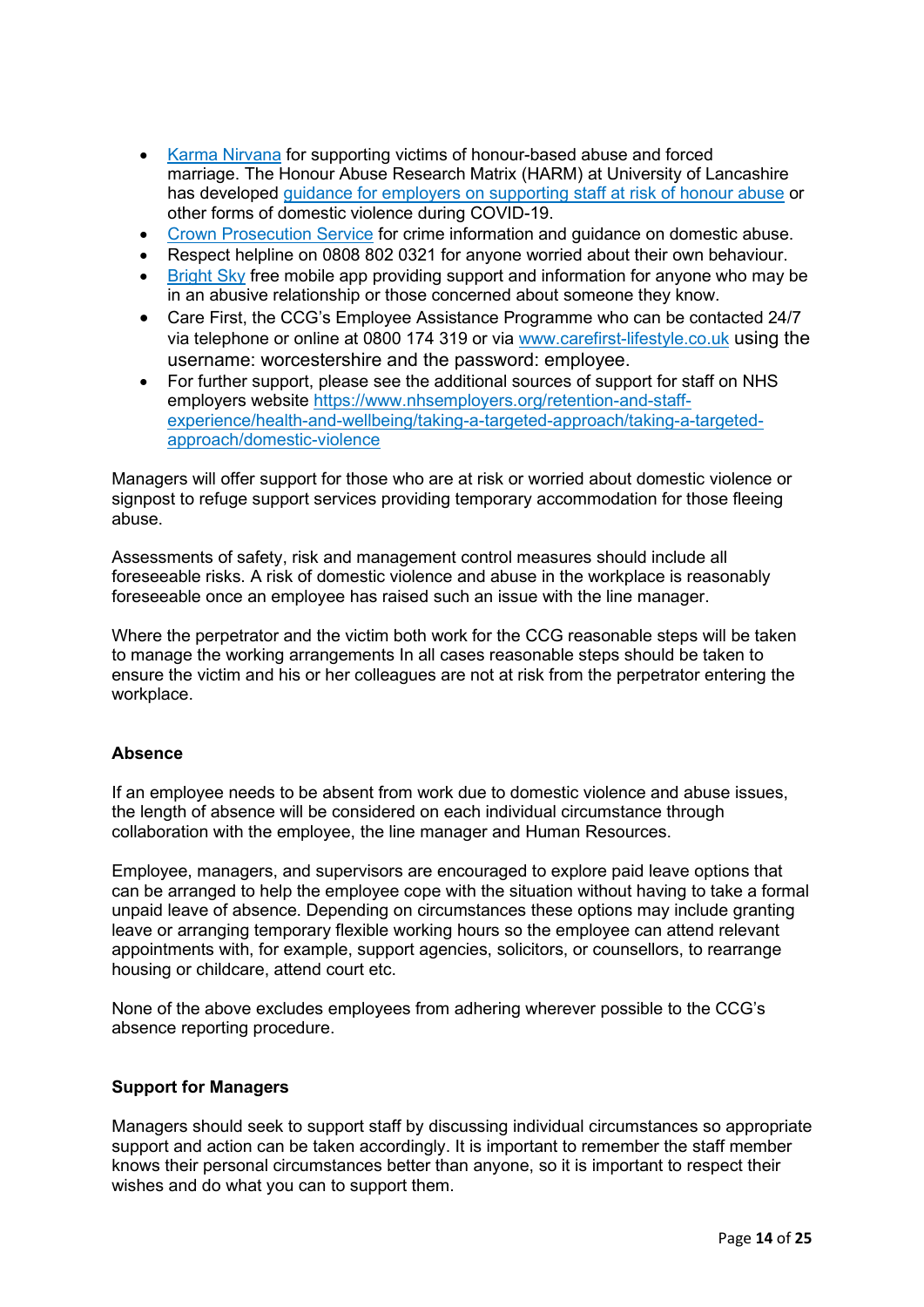If you are unsure as a manager how to approach domestic violence and abuse related issues take further confidential advice from the Human Resources Team and/or the CCG Safeguarding Team.

If someone reports that they (or their children) are being abused, it is important to believe them. Do not question them, take immediate (but appropriate) action.

#### **Recording Information**

In agreement with the staff member Managers will record a summary of any discussion together with agreed outcomes. The manager should keep this confidentially on their own files and remove this once the incident has been dealt with. It would not form part of the routine management/personnel record.

#### **12.0 DEALING WITH PERPETRATORS WHO ARE EMPLOYEES**

Abusive behaviour is the responsibility of the perpetrator. Domestic violence/abuse is a serious matter that can lead to a criminal conviction. If you are hurting somebody and want help, please contact the Respect National Helpline (details at end of this document).

Harassment and intimidation by a CCG employee whether of a partner or ex-partner who is employed by the CCG or not, will be considered misconduct and may lead to disciplinary action being taken.

Acts of verbal or physical abuse by CCG employees on or off duty are unacceptable and impact not only on the CCG's employment relationship with those employees but also damage the reputation and good standing of the CCG.

Employees will be made aware that conduct outside of work may breach the CCG's acceptable standards of behaviour and bring the CCG into disrepute. The facts will be investigated as far as possible and may warrant initiation of the disciplinary procedure. In some instances, this may be regarded as gross misconduct.

Employees who are perpetrators of domestic violence and abuse may wish to seek help and support voluntarily. Employees who seek help will be offered assistance in finding local sources of help.

Information will be made available about perpetrator re-education programmes that are available locally/regionally.

If a member of staff is convicted of domestic violence or abuse offence and this clearly conflicts with their role at the CCG appropriate action should be taken. Advice should be sought from the Human Resources Team. Factors to consider will be:

- The nature of the conduct and the role of the perpetrator at work.
- The extent to which it involves contact with employees/service users/public.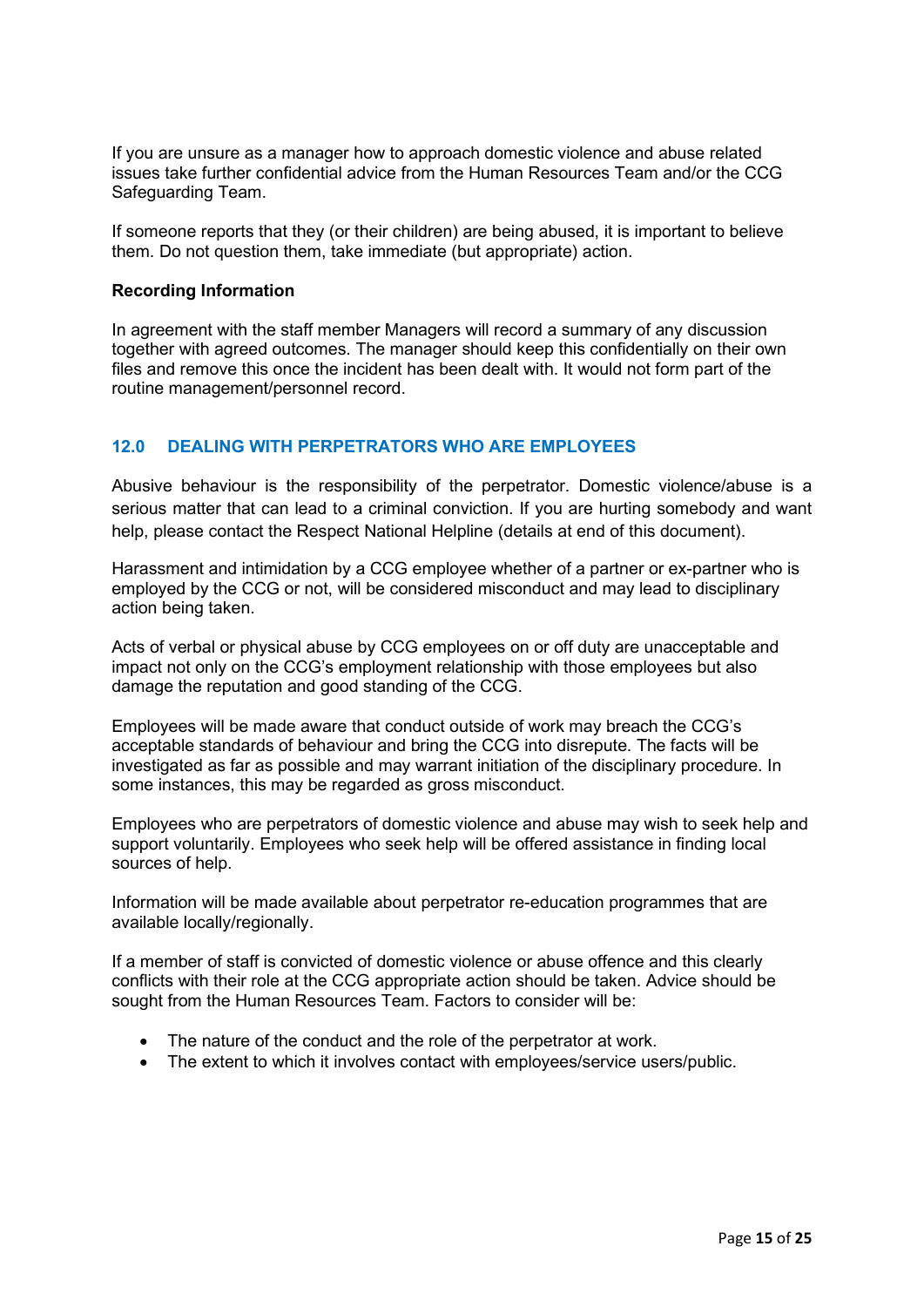# **Arrangements for where others may be put at risk**

Managers have a duty to maintain a secure environment for all employees and this may be made easier if colleagues are aware of potential risks. With the express wish and consent of the employee in question colleagues may need to be informed of the situation.

Managers should ensure that all team members are aware that under no circumstances should the workplace or personal details of individuals be divulged unless the individual concerned gives consent.

If you are worried you are abusive you can contact the free RESPECT helpline 0808 802 4040 [http://respectphoneline.org.uk](http://respectphoneline.org.uk/)

# **13.0 ADULTS (has needs for care and support) AND DOMESTIC ABUSE**

#### **The Mental Capacity Act (2005)**

The MCA 2005 provides a statutory framework to empower and protect people who may lack capacity to make decisions for themselves and establishes a framework for making decisions on their behalf. This applies whether the decisions are life changing events or everyday matters. All decisions taken in the adult safeguarding process must comply with the Act.

The Mental Capacity Act (MCA) states that if a person lacks mental capacity to make a decision then whoever is making that decision or taking any action on that person's behalf must do this in the person's best interests. One of the key principles of the Act is that a person must always be assumed to have capacity unless it is established otherwise. A person cannot be treated as lacking capacity because a decision may be unwise or foolish.

When a person who appears to have mental capacity also appears to be choosing to stay in a high- risk abusive relationship then careful consideration must be given to whether they are making that choice free from the undue influence of the person who is causing them harm or others. The impact of controlling and coercive behaviours', and application of undue influence, is a factor that needs active consideration for those with or without capacity. Early consultation with legal advisors is recommended in high-risk situations where this is indicated.

If an adult with capacity decides to remain in an abusive relationship and does not consent to a referral to services, then there remains a responsibility to support the individual wherever possible. This may include, steering them to partner agencies and appropriate services/counselling. If there is evidence that Domestic Abuse is escalating, where there is medium to high risk, then referral to MARAC (Multi- Agency Risk Assessment Conference) should be considered with or without consent. (See also [SafeLives\)](http://www.safelives.org.uk/)

Victims of on-going domestic abuse may be reluctant or unable to leave an abusive relationship and:

- Deny or protect an abusive partner if questioned or challenged
- Be financially or emotionally dependent on the abuser
- Blame themselves for the abuse inflicted
- Be frightened of the consequences of leaving
- Be denied access to children if they leave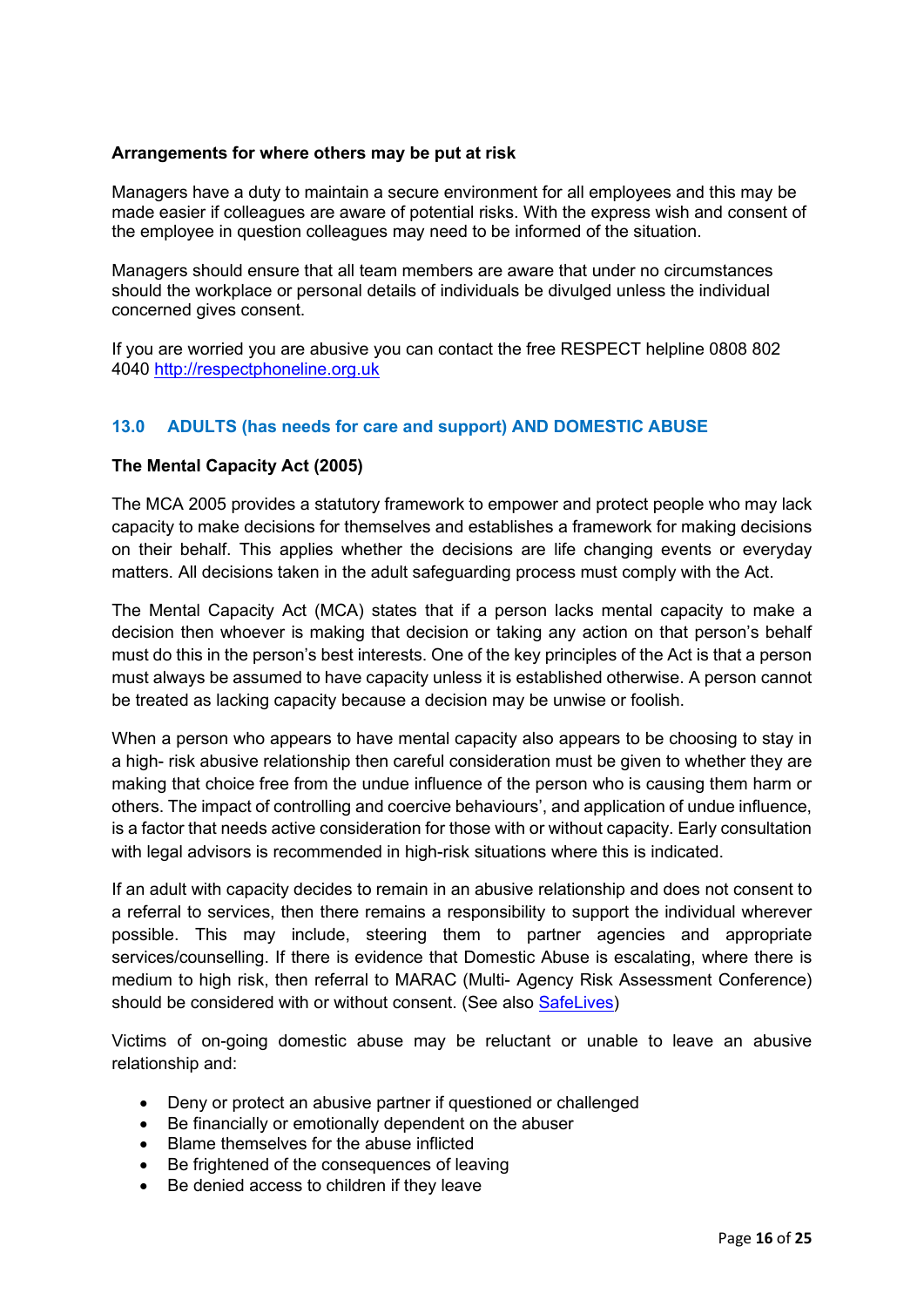# **Safeguarding Adults with care and support needs**

A referral may need to be made to Worcestershire Local Authority Safeguarding Adults Team or Herefordshire Adult referral Team for adults with needs for care and support. (Refer to Adult Safeguarding: Multi-agency policy & procedures for the protection of adults with needs for care and support in the West Midlands)

<https://www.safeguardingworcestershire.org.uk/>

[Safeguarding@herefordshire.gov.uk](mailto:Safeguarding@herefordshire.gov.uk)

# **14.0 CHILDREN AND DOMESTIC ABUSE**

Domestic violence/abuse is a significant safeguarding and child protection issue. Both the Government and key children's services and agencies now recognise the issue of children living with domestic violence / abuse as a matter of concern. Nearly three quarters of children with a child protection plan nationally, live in households where domestic abuse occurs.

The impact of domestic abuse on an individual child will vary according to the child's resilience and the strengths and weaknesses of their circumstances, as well as a range of factors in respect of the abuse. Three key imperatives of any intervention with children living with domestic abuse are

- To protect the child/children.
- To empower the non-abusive parent to protect herself/himself and her/his child/children.
- To hold an abusive partner accountable for their violence and provide them with the opportunities to change.

Where it is known that a child/child is living with domestic abuse, it is important to assess the risk of harm to the victim and her/his child/children. This risk assessment (DASH – Domestic Abuse, Stalking and Honour Based Violence Risk Identification, Assessment and Management Model), tool can be found at the following link: [www.](http://www/)[safelives.](http://www.safelives.org.uk/)org.uk

If the risk assessment score is 14 or more, a referral to the Multiagency Risk Assessment Conference (MARAC) must be made. This should be done with consent where safe to do so but can also be referred without consent if required.

Other forms of Domestic Violence/Abuse

- Online grooming
- Digital stalking
- Naming of rape victims online
- Social location systems whereby perpetrators can keep track of where victims are
- Unrequested Sexting the exchange of sexual messages or images and creating, sharing, and forwarding sexually suggestive nude or nearly nude images through mobile phones and the internet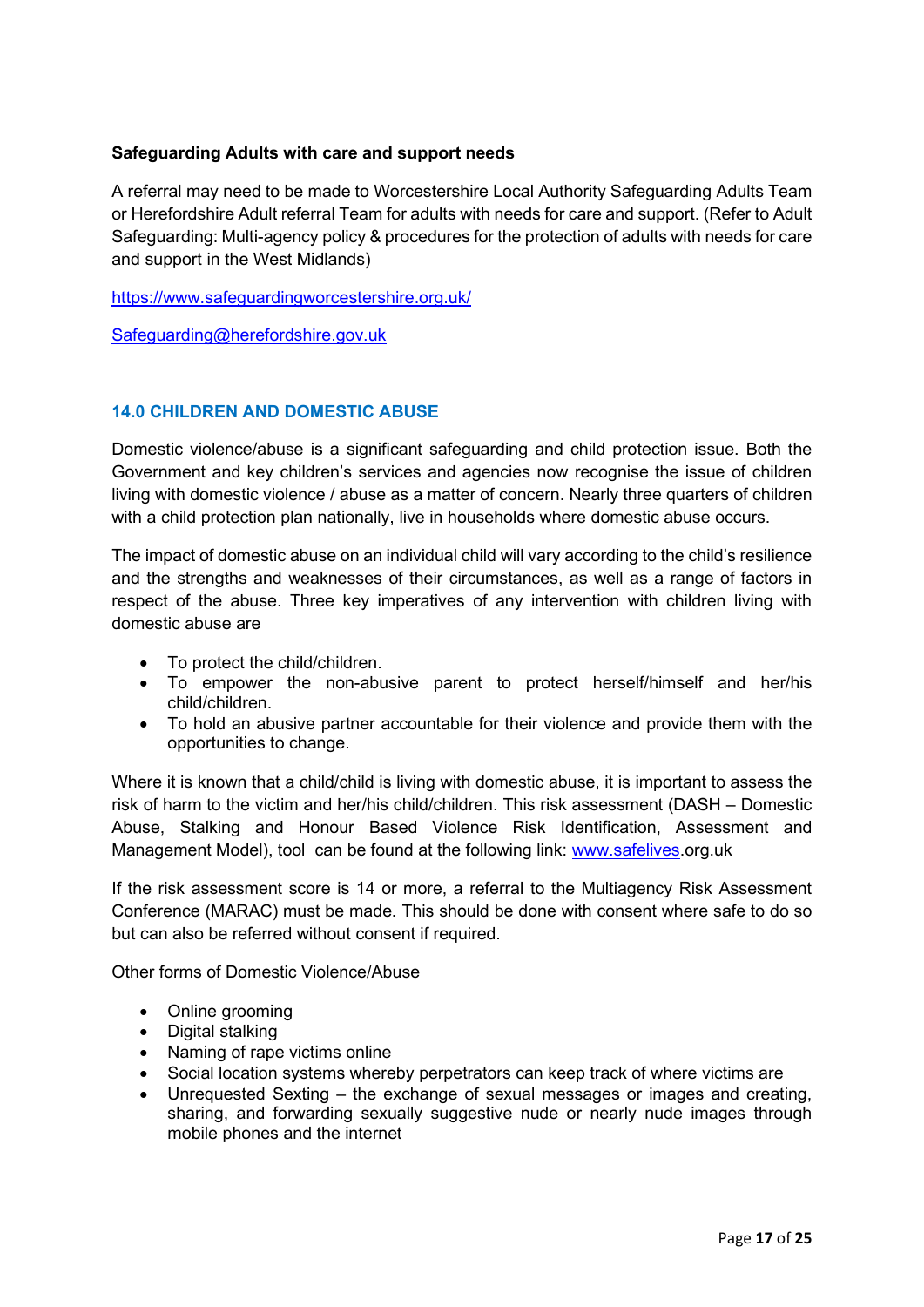Where perpetrators of domestic abuse are under 18 years of age the Courts advise that Youth Offending Teams (YOTs) are involved with support programs. There are tools and resources available to assist staff who work with young adults who use abuse within domestic relations available from link<https://www.wwmcrc.co.uk/>

#### **15.0 INTERGENERATIONAL ABUSE**

Domestic violence/abuse approaches historically have had an emphasis on partner violence in heterosexual or lesbian, gay, bisexual, or transgender (LGBT) relationships. More focus needs to be given to family and inter-generational abuse, and how this differs from partner violence for example if the perpetrator is the sibling, child, or grandchild. Abuse of an adult by a child may be used to exercise control over that adult.

Like other forms of domestic violence/ abuse, it is very likely to be under-reported and there are few services working, specifically on this issue. The lack of recognition of this form of abuse means that many families may not recognise that they need support and there is a need for more guidance for practitioners that does not just include a criminal justice response. Many families may be facing multiple issues such as substance misuse, mental health problems as well as domestic violence/abuse.

#### **16.0 INDICATORS OF DOMESTIC ABUSE**

This list is not exhaustive, and most are applicable to adults and children: -

- Physical complaints (marks, injuries or bruising, headaches, stomach aches)
- Changes in the way people dress (clothing that covers up, long sleeves on hot days)
- Constant worry about possible danger and/or the safety of loved ones
- Depression and/or withdrawal from others and activities
- Low self-esteem and lack of confidence, especially for trying new things (including academic tasks)
- Suicidal thoughts and actions
- Difficulty paying attention at work/in class, concentrating on work, or learning new information
- Outbursts of anger directed toward others, peers, or self bullying and/or aggression directed toward others
- School truancy or leaving home
- High risk behavior including criminal activities and substance abuse stereotyped beliefs about males as aggressors and females as victims
- Dating violence

#### **17.0 REPORTING CONCERNS**

If you have concerns that a child or adult (with needs for care and support) are at risk or are being abused then you, as an employee of the NHS, must report your concerns. Lessons from Serious Case Reviews, Domestic Homicide Reviews and Safeguarding Adult Reviews have taught us that it is never acceptable to do nothing.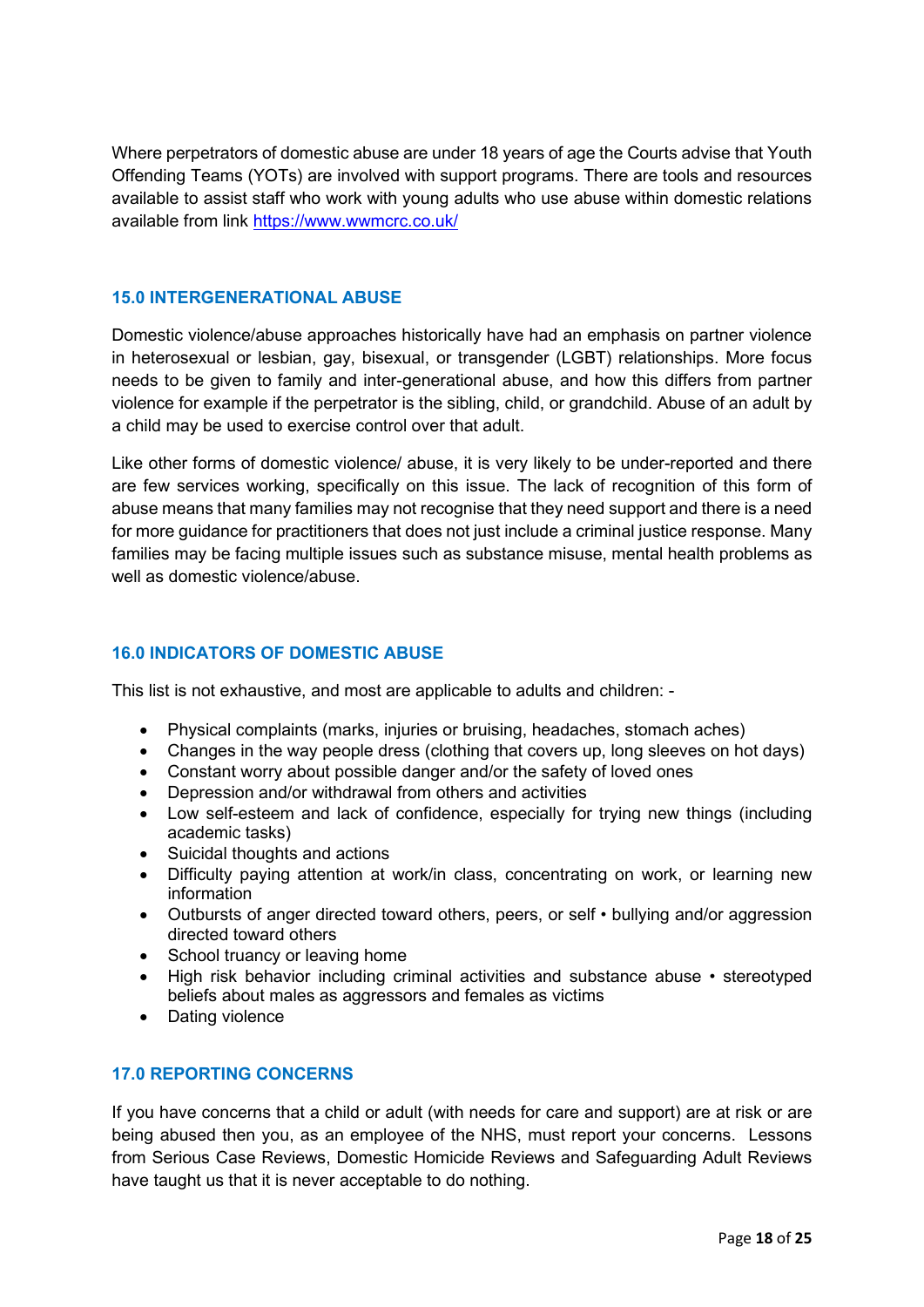To report concerns please contact: Children – Worcestershire Children First -01905 822666

Herefordshire Multi-Agency safeguarding Hub (MASH)-01432 260800

Adults - Adult Safeguarding Team Worcester 01905 768053 Adult Referrals Herefordshire 01432 260715

For advice and guidance please speak to the CCG's Safeguarding Team (Appendix 1)

If you feel a life is in danger call 999

# **18.0 DOMESTIC HOMICIDE REVIEWS (DHR's)**

The Domestic Violence, Crime and Victims Act (2004) states: 'Domestic Homicide Review' means a review of the circumstances in which the death of a person aged 16 or over has, or appears to have, resulted from violence, abuse or neglect by-

*"A person to who (s) he was related or with whom (s) he was or had been in an intimate personal relationship, or a member of the same household as her/himself"*

These are held with a view to identifying lessons to be learnt from the death. See also

[https://www.gov.uk/government/publications/revised-statutory-guidance-for-the-conduct-of](https://www.gov.uk/government/publications/revised-statutory-guidance-for-the-conduct-of-domestic-homicide-reviews)[domestic-](https://www.gov.uk/government/publications/revised-statutory-guidance-for-the-conduct-of-domestic-homicide-reviews) [homicide-reviews](https://www.gov.uk/government/publications/revised-statutory-guidance-for-the-conduct-of-domestic-homicide-reviews)

The Domestic Violence, Crime and Victims Act, section 9, stipulates the multi-agency statutory requirement to conduct a domestic homicide review. A Domestic Homicide Review (DHR) should be carried out to:

- Establish what lessons are to be learned from the domestic homicide regarding the way in which local professionals and organisation work individually and together to safeguard victims.
- Identify clearly what those lessons are both within and between agencies, how and with what timescales they will be acted on, and what is expected to change as a result. • apply these lessons to service responses including changes to policies and procedures as appropriate.
- Prevent domestic violence homicide and improve service responses for all domestic violence victims and their children through improved intra-agency working.

The CCG's comply with this duty and actively engages in DHR's in Worcestershire. The Designated Nurse and Deputy Designated Nurses for adults, children's and Primary Care safeguarding attend and contribute to these reviews.

Staff or member GP practices may be asked to support the DHR process with the provision of or information to support Independent Management Reviews (IMRs) or access to healthcare records as required.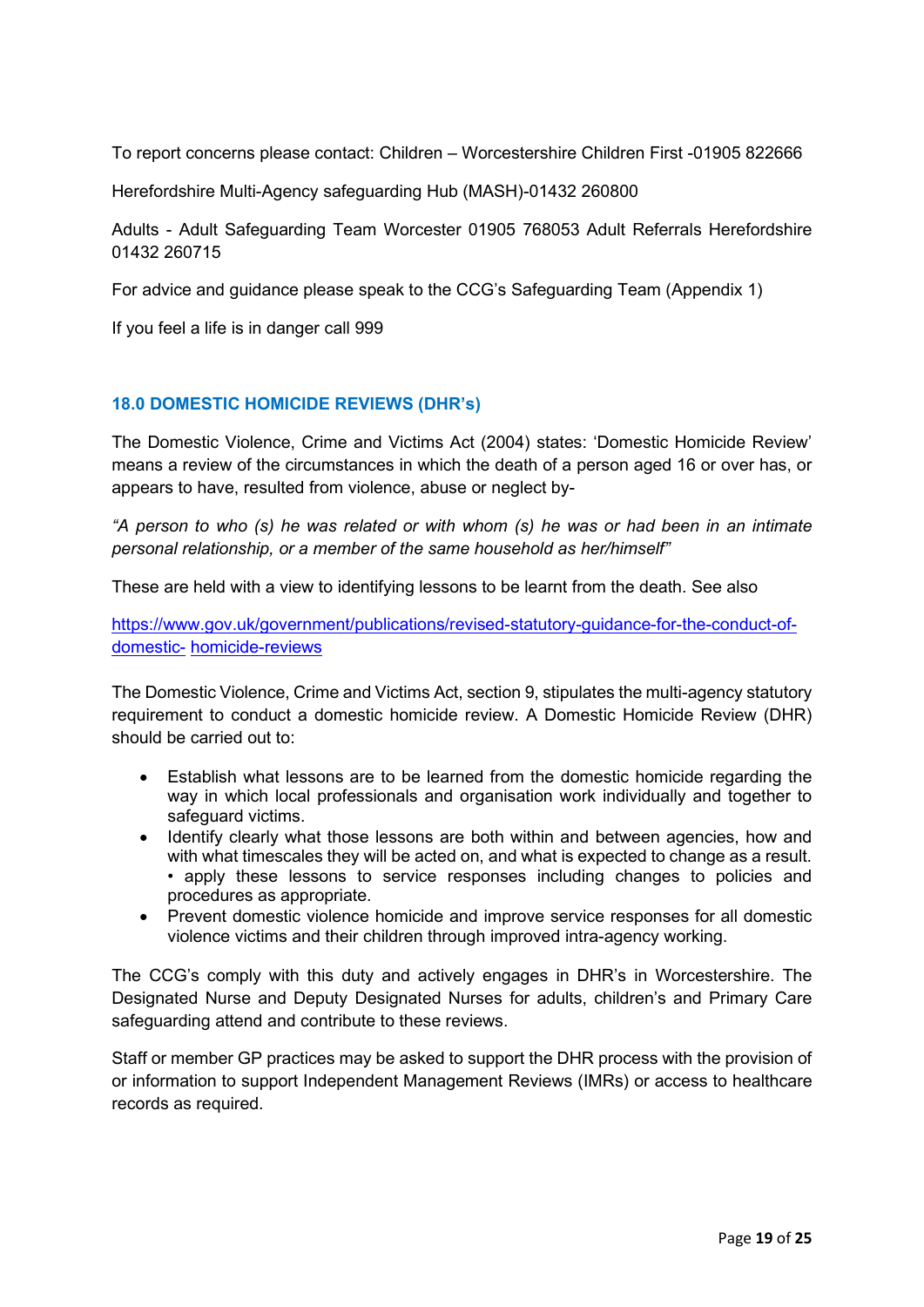# **19.0 EQUALITY IMPACT ASSESSMENT (EIQ)**

In applying this policy, the CCG will have due regard for the need to eliminate unlawful discrimination, promote equality of opportunity, and provide for good relations between people of diverse groups, in particular on the grounds of the following characteristics protected by the Equality Act (2010); age, disability, gender, gender reassignment, marriage and civil partnership, pregnancy and maternity, race, religion or belief, and sexual orientation, in addition to offending background, trade union membership, or any other personal characteristic. The CCGs aim to design and implement services, policies and measures that meet the diverse needs of our service, population, and workforce, ensuring that none are placed at a disadvantage over others.

In carrying out its functions, Herefordshire and Worcestershire CCG must have due regard to the Public Sector Equality Duty (PSED). This applies to all the activities for which Herefordshire and Worcestershire CCG are responsible, including policy development, review, and implementation.

The Equality Impact Assessment screening was used to determine the potential impact this policy might have in respect to the individual protected characteristics.

#### **20.0 PROVIDER ASSURANCE**

The CCG's as a commissioner of healthcare will seek assurance that commissioned provider organisations are also engaged in the work to respond to domestic violence/abuse. This includes having an internal process in place within the Provider organisations (Domestic abuse policy) to respond to allegations of abuse, deliver domestic abuse training as part of Safeguarding training, and to engage where appropriate in Domestic Homicide Review processes. Required Safeguarding Standards for NHS providers are detailed within the NHS Standard Contract (2019/2020).

#### **21.0 TRAINING**

Domestic violence abuse is included within safeguarding adults and children's level 3 training.

Further domestic abuse training can be accessed via the Worcestershire Safeguarding Children's Partnership and Worcestershire Safeguarding Adults Board (WSCP/WSAB) at the following link:<https://www.safeguardingworcestershire.org.uk/> or via the CCG Training Hub.

# **22.0 MONITORING COMPLIANCE WITH THE DOCUMENT**

The Policy will be monitored through existing CCG Safeguarding structures. Where gaps and omissions are identified within the CCG's domestic violence/abuse arrangements, recommendations and required actions will be added to safeguarding work-plans for action. Where gaps or omissions are identified within NHS commissioned provider services, the Designated Nurse or their Deputy's will either: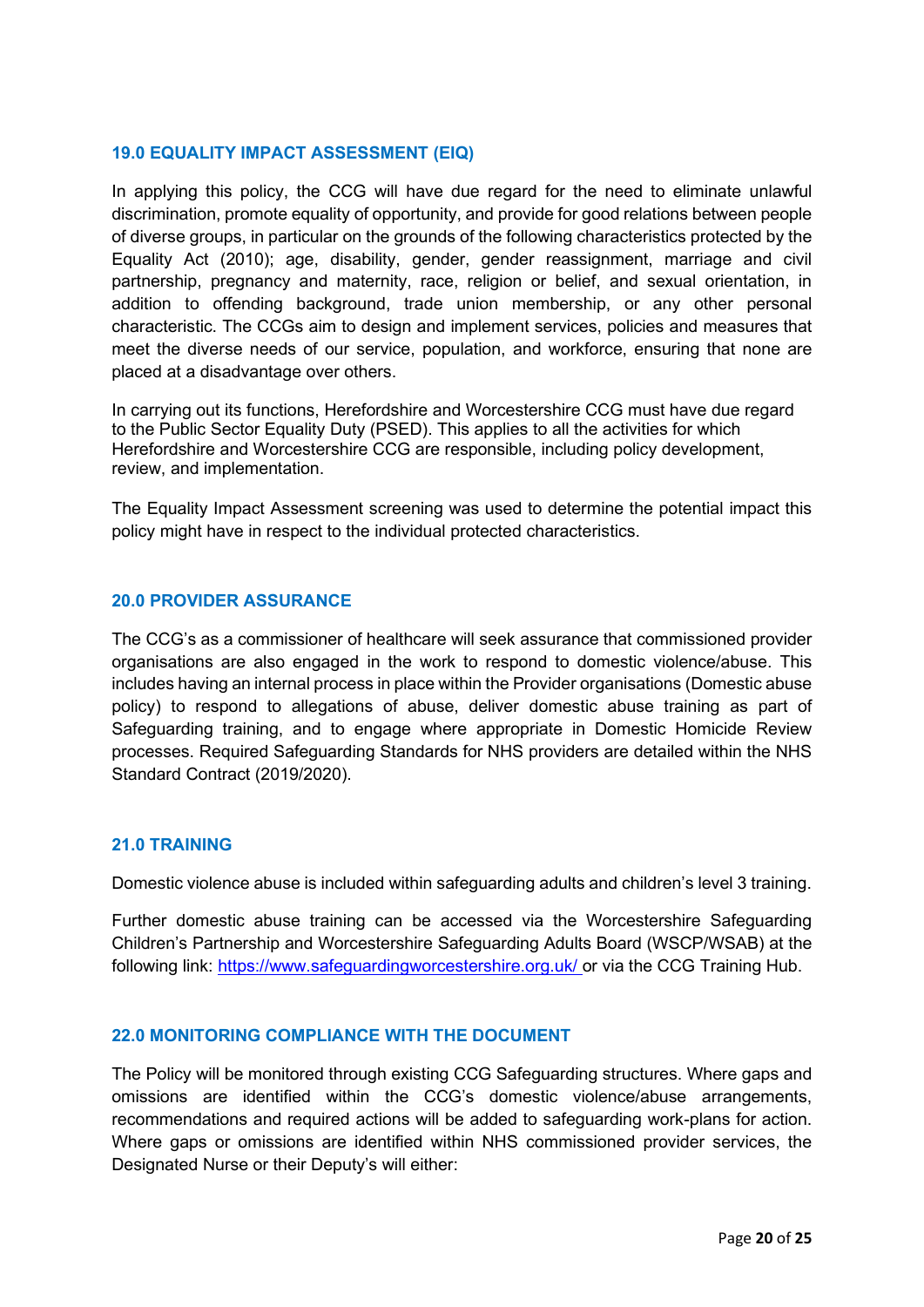Inform the provider and request immediate action to bridge the gap/omission and/or

Inform and discuss with the CCG Executive lead for Safeguarding (Chief Nursing Officer).

# **23.0 ARRANGEMENTS FOR REVIEW**

This policy will be formally reviewed and amended every 2 years by the CCG's safeguarding team unless new national or local guidance identifies/recommends changes in practice occurs.

#### **24.0 DISSEMINATION**

The final version of this policy will be uploaded to the CCG's intranets and all staff within the CCG will be advised by internal communications.

# **25.0 ASSOCIATED DOCUMENTATION**

This policy should be read in conjunction with:

- Herefordshire and Worcestershire CCG Safeguarding Adults Policy
- Herefordshire and Worcestershire CCG Safeguarding Children Policy
- MCA/DOLS policies and procedures for Herefordshire and Worcestershire CCG

Legislation and guidance - the following legislation and guidance has been taken into consideration in the development of this policy:

- Domestic Violence, Crime and Victims (Amendment) Act 2012
- Government Strategy to tackle Violence against Women and Girls (VAWG)
- 'Responding to Domestic Abuse. A resource for health professionals'.(2017) Home **Office** [https://assets.publishing.service.gov.uk/government/uploads/system/uploads/attachm](https://assets.publishing.service.gov.uk/government/uploads/system/uploads/attachment_data/) [ent\\_data/](https://assets.publishing.service.gov.uk/government/uploads/system/uploads/attachment_data/) [file/597435/DometicAbuseGuidance.pdf](https://assets.publishing.service.gov.uk/government/uploads/system/uploads/attachment_data/file/597435/DometicAbuseGuidance.pdf)
- Domestic Abuse Bill (2019) Home Office
- Domestic Violence and Abuse (Quality Standards) NICE 2018
- The Care Act 2014
- Children Act 1989, 2004
- Domestic Violence and Abuse (NICE)2018

#### **26.0 REFERENCES**

- Abrahams, C. (1994) Hidden victims: Children and domestic violence (London: NCH Action for children).
- CAADA (2014), In Plain Sight: Effective help for children exposed to domestic abuse.
- Bristol: CAADA.
- Directors of Adult Social Services (2015) 2nd edition Adult safeguarding and domestic abuse, a guide to support practitioners and managers.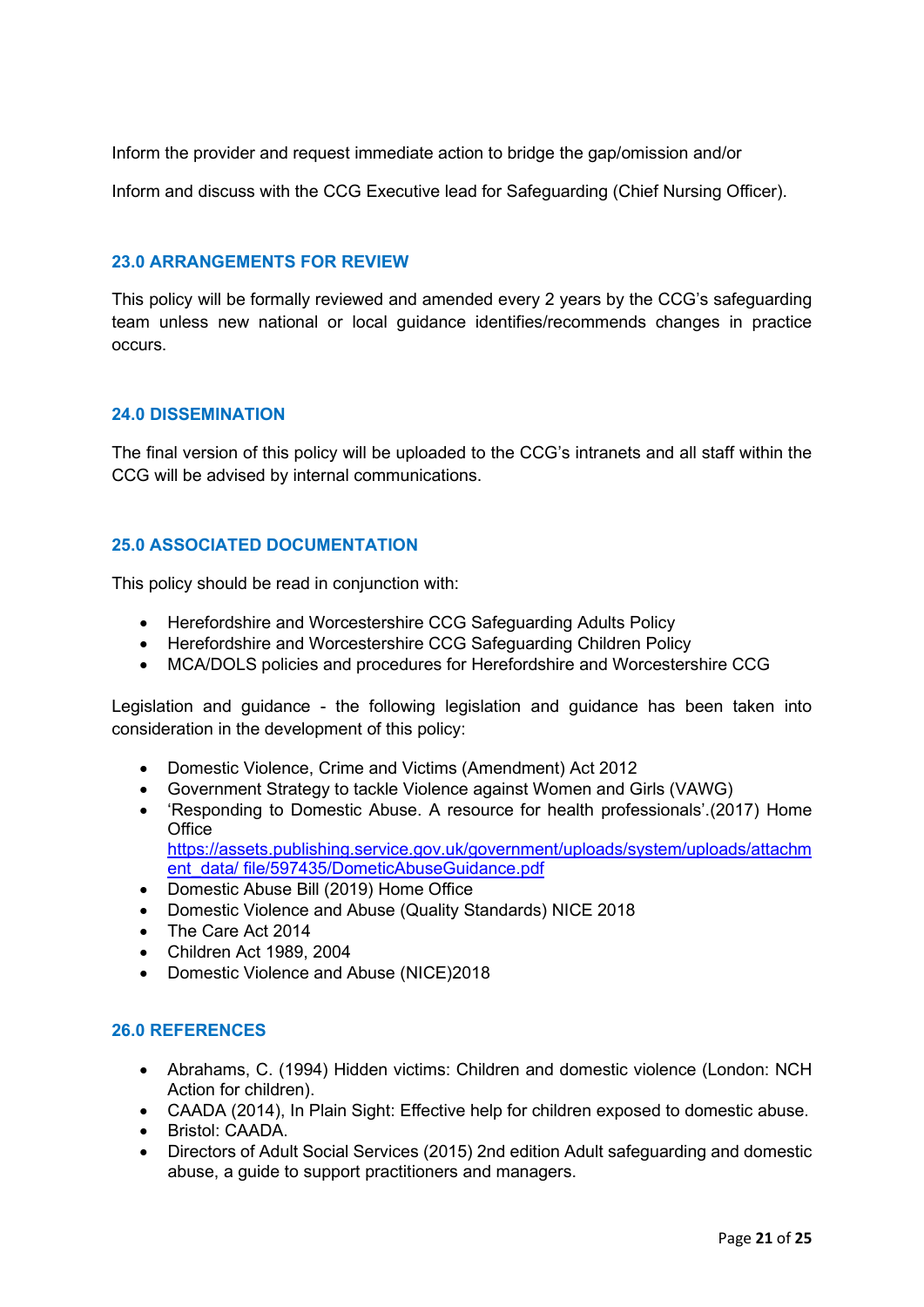- Domestic Violence, Crimesand VictimsAct (2004): <http://www.legislation.gov.uk/ukpga/2004/28/contents>
- Care Act 2014:<http://www.legislation.gov.uk/ukpga/2014/23/contents/enacted>
- Home Office (2015) Controlling or Coercive Behavior in an Intimate of Family Relationship – Statutory Guidance Framework (London: Home Office)
- Calderdale CCG Domestic abuse policy v1.0 18
- https:/[/www.gov.uk/government/uploads/system/uploads/attachment\\_data/file/48252](http://www.gov.uk/government/uploads/system/uploads/attachment_data/file/48252) 8/Controlling or coercive behaviour - statutory guidance.pdf
- 
- Home Office (1999) Criminal statistics (London: Home Office) • Home Office (2013) Guidance: Domestic Violence and Abuse. <http://www.gov.uk/domestic-> violence-and-abuse
- NSPCC, 2016, How safe are our children?
- ONS (2015), Crime Survey, England, and Wales 2013-14. London: Office for National **Statistics**
- SafeLives (2014), MARAC National Dataset 2014. Bristol: SafeLives.
- SafeLives (2015a), Getting it right first time: policy report. Bristol: SafeLives.
- SafeLives (2015b), Insights IDVA National Dataset 2013-14. Bristol: SafeLives.
- Smith K (ed), Flatley J (ed), Coleman K et al. (2010) Homicides, firearm offences and intimate violence 2008/2009: supplementary volume 2 to Crime in England and Wales 2010/11. London: Home Office
- Smith K (ed), Osborne S, Lau I et al. (2012) Homicides, firearms, and intimate violence 2010/11: supplementary volume 2 to Crime in England and Wales 2010/11. London: Home Office
- Oliver R, Alexander B, Roe S, Wlasny M (2019) The Economic and Social Costs of Domestic Abuse: Research Report 107, January 2019 [https://assets.publishing.service.gov.uk/government/uploads/system/uploads/attachm](https://assets.publishing.service.gov.uk/government/uploads/system/uploads/attachment_data/) [ent\\_data/](https://assets.publishing.service.gov.uk/government/uploads/system/uploads/attachment_data/) [file/772180/horr107.pdf](https://assets.publishing.service.gov.uk/government/uploads/system/uploads/attachment_data/file/772180/horr107.pdf)
- https://www.nhs.uk/live-well/healthy-body/getting-help-for-domestic-violence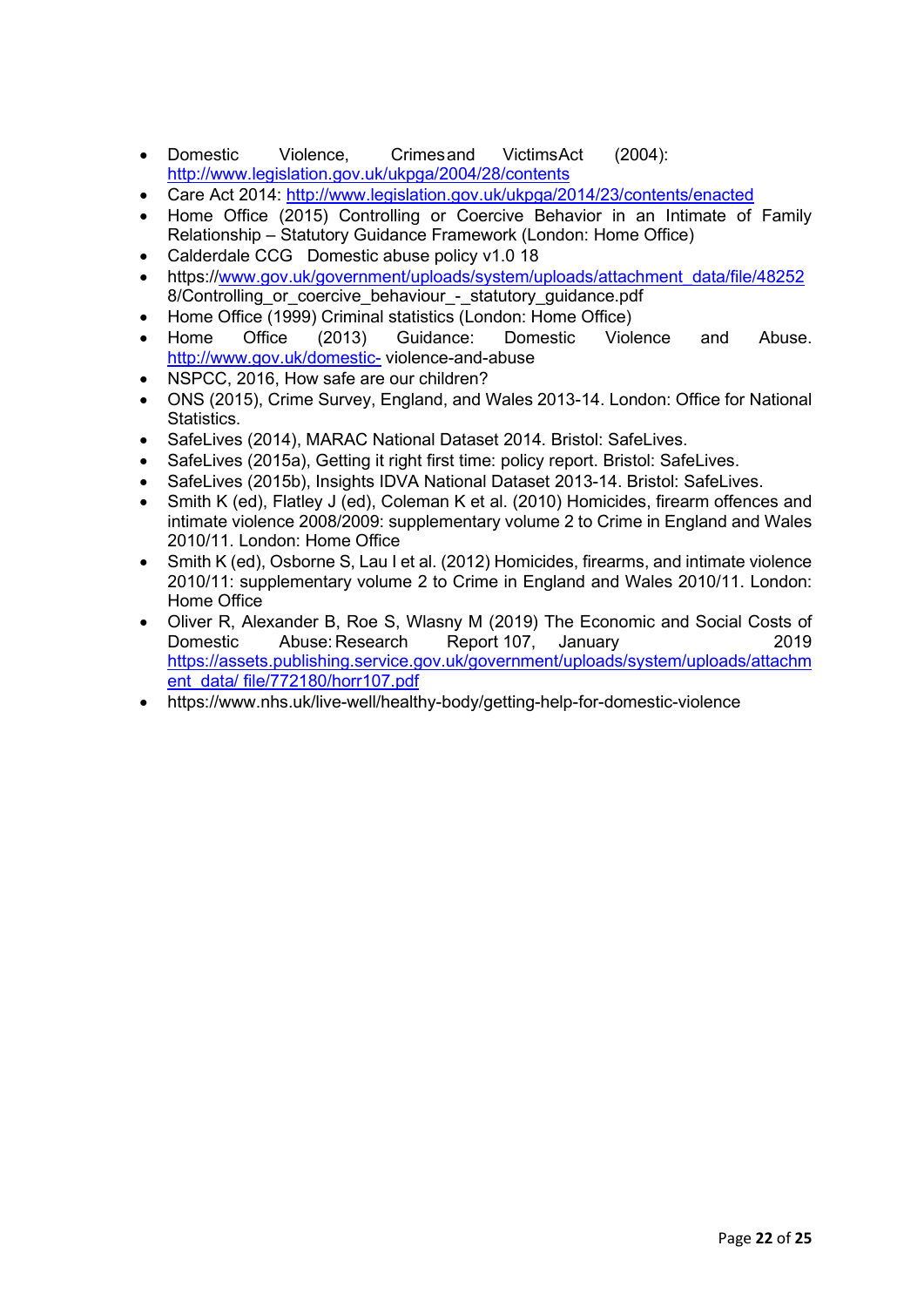| <b>APPENDIX 1</b>                                   |                                        |
|-----------------------------------------------------|----------------------------------------|
| Herefordshire and Worcestershire CCGs'              | RBCCG.WCCGSafeGuarding@nhs.net         |
| Safeguarding Team Generic email address:            |                                        |
| Ellen Footman                                       | 07885 265970 OR 01527 482920           |
| Head of Safeguarding/Designated Nurse for           |                                        |
| Safeguarding Adults and Children                    | Ellen.footman@nhs.net                  |
| Jeremy Newell                                       | 07730 029810 OR 01527 482920           |
| Deputy Designated Nurse (Safeguarding               |                                        |
| Adults/Prevent Lead)                                | jeremynewell@nhs.net                   |
| <b>Heather Manning</b>                              | 07854 415449 OR 01432 260768           |
| Deputy Designated Nurse (Safeguarding               |                                        |
| Children & LAC Lead)                                | h.manning@nhs.net                      |
| Sarah Dempsey                                       | l07834 172270 OR 01527 482920          |
| Deputy Designated Nurse (Primary Care               |                                        |
| Lead)                                               | sarah.dempsey3@nhs.net                 |
| Rebecca Haywood-Tibbetts                            | 07976 481413 OR 01432 383692           |
| Named Professional (Primary Care)                   | rebecca.haywood-tibbetts@nhs.net       |
| <b>DESIGNATED DOCTORS FOR SAFEGUARDING CHILDREN</b> |                                        |
| <b>Herefordshire</b>                                |                                        |
| Dr Sally Stucke (Designated Doctor                  | 07812 094674 OR 01432 356438           |
| Safeguarding Children)                              | sally.stucke@nhs.net                   |
| <b>Worcestershire</b>                               |                                        |
| Dr David Lewis (Designated Doctor for               | 07718 118312 OR 01905 681071 (internal |
| Safeguarding Children)                              | extension 51071)                       |
|                                                     | david.lewis5@nhs.net                   |

| Herefordshire Children & Young People's Directorate (Social Services)                                                         |                  |  |  |
|-------------------------------------------------------------------------------------------------------------------------------|------------------|--|--|
| Multi Agency Safeguarding Hub (MASH)                                                                                          | 01432 260800     |  |  |
| Out of Hours Children's Duty Team                                                                                             | 01905 768020     |  |  |
| <b>Worcestershire Family Front Door</b>                                                                                       |                  |  |  |
| <b>Family Front Door:</b>                                                                                                     | 01905 822666     |  |  |
| <b>West Mercia Police</b>                                                                                                     |                  |  |  |
| During office hours ask for the Family<br>Protection Unit, if no reply or outside office<br>hours, ask for the Duty Inspector | 0300 3333000/101 |  |  |

**Please refer to Safeguarding Procedures for Herefordshire and Worcestershire**

<http://westmidlands.procedures.org.uk/>

| In the Event of Adult Protection Concerns Please Contact:         |                                            |  |
|-------------------------------------------------------------------|--------------------------------------------|--|
| <b>Herefordshire Adult Safeguarding Team</b>                      |                                            |  |
| Monday $-$ Friday 9am $-$ 5pm                                     | 01432 260715 OR<br>0330 123 9309           |  |
| After 5pm, Weekends, Bank Holidays Email address for<br>concerns: | safeguarding@herefordshire.<br>gcsx.gov.uk |  |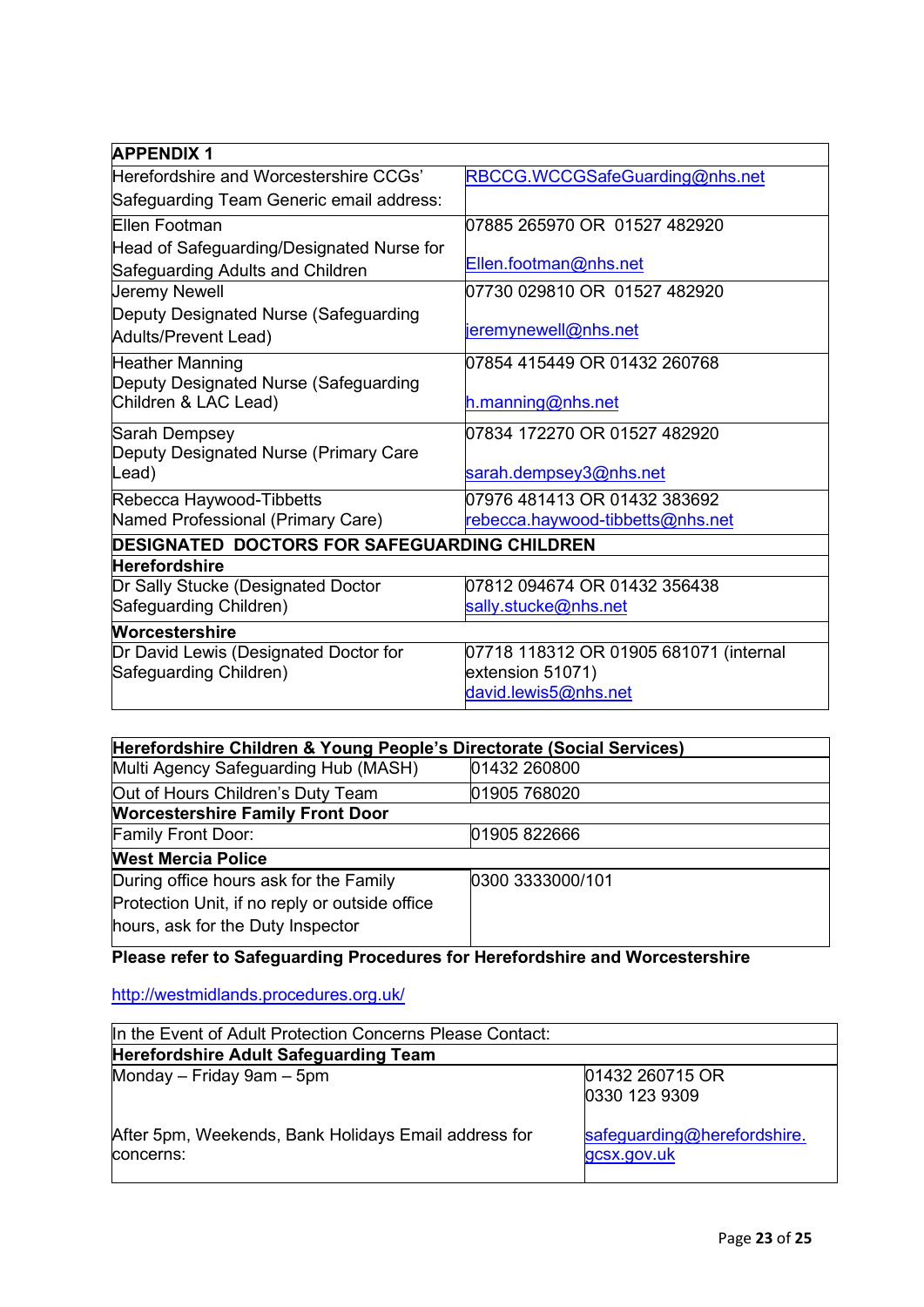| <b>Worcestershire Adult Safeguarding Team</b>                                                                                                                                                           |                  |  |  |
|---------------------------------------------------------------------------------------------------------------------------------------------------------------------------------------------------------|------------------|--|--|
| To Report a Safeguarding concern                                                                                                                                                                        | 01905 768053     |  |  |
| If you would like safeguarding advice, please phone the Adult http://www.worcestershire.go<br>Safeguarding Team on 01905 843189 (note this number does v.uk/safeguardingadults<br>not accept referrals) |                  |  |  |
| http://www.worcestershire.gov.uk/info/20363/safeguarding ad<br>ults/1106/safeguarding adults policies and procedures                                                                                    |                  |  |  |
| <b>West Mercia Police</b>                                                                                                                                                                               |                  |  |  |
| During office hours ask for the Protecting Vulnerable People                                                                                                                                            | 0300 3333000/101 |  |  |
| Team, if no reply or outside office hours, ask for the Duty                                                                                                                                             |                  |  |  |
| Inspector                                                                                                                                                                                               |                  |  |  |

# **West Midlands Adult Safeguarding Policies and Procedures**

[https://herefordshiresafeguardingboards.org.uk/herefordshire-safeguarding-adults-board/for](https://herefordshiresafeguardingboards.org.uk/herefordshire-safeguarding-adults-board/for-)[professionals/policies-and-procedures](https://herefordshiresafeguardingboards.org.uk/herefordshire-safeguarding-adults-board/for-professionals/policies-and-procedures) [http://www.worcestershire.gov.uk/info/20363/safeguarding\\_adults/1106/safeguarding\\_adults](http://www.worcestershire.gov.uk/info/20363/safeguarding_adults/1106/safeguarding_adults_policies_and_procedures) [\\_policies\\_](http://www.worcestershire.gov.uk/info/20363/safeguarding_adults/1106/safeguarding_adults_policies_and_procedures) [and\\_procedures](http://www.worcestershire.gov.uk/info/20363/safeguarding_adults/1106/safeguarding_adults_policies_and_procedures)

# **APPENDIX 2**

[Worcestershire Domestic Abuse Referral Pathway](http://www.worcestershire.gov.uk/downloads/file/9872/domestic_abuse_pathway)

# **APPENDIX 3**

[Herefordshire Domestic Abuse Referral Pathway](https://herefordshiresafeguardingboards.org.uk/media/7693/domestic-abuse-referral-form-hfd3690.pdf)